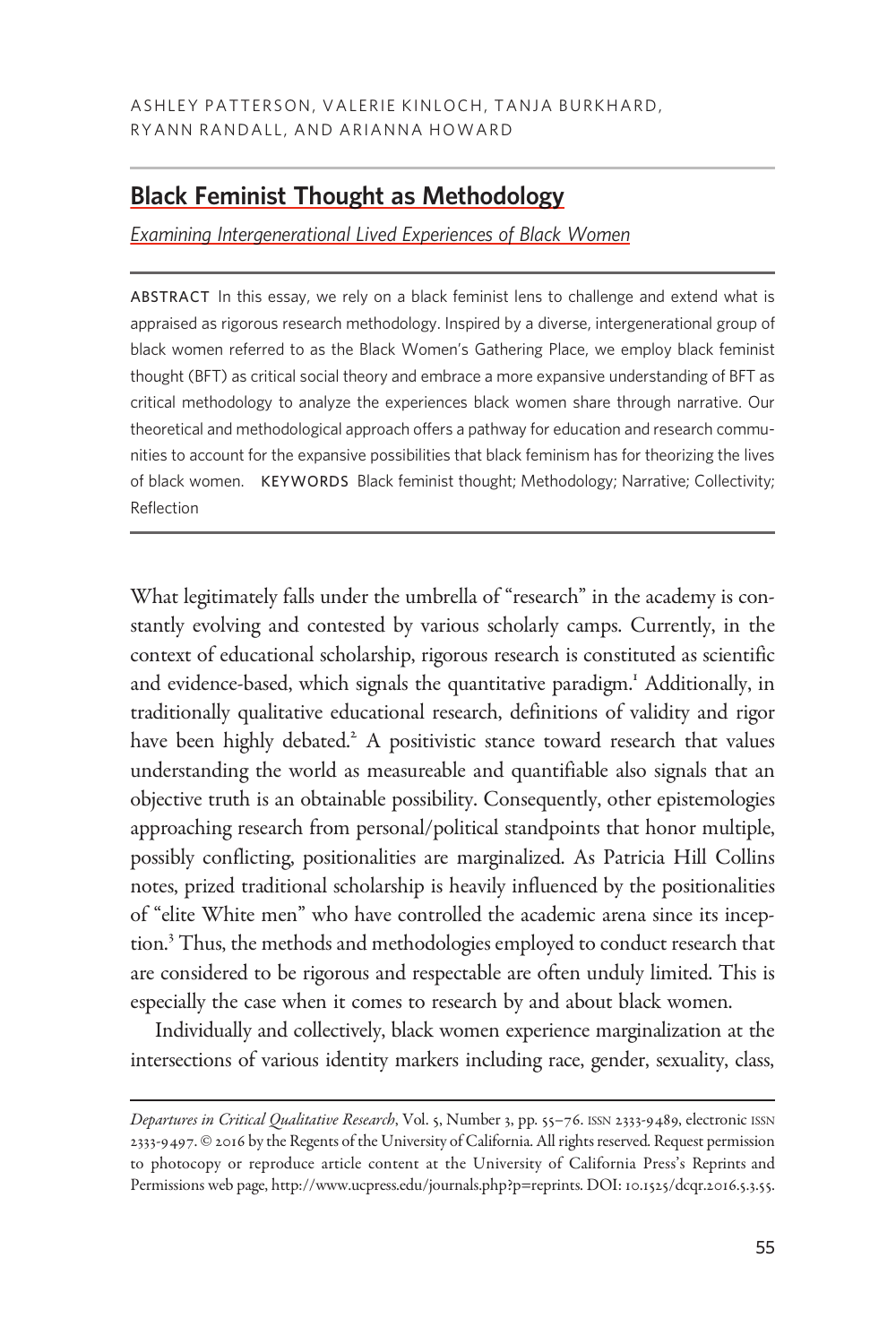religion, nationality, citizenship status, and ability.<sup>4</sup> We focus on race and gender because, in alignment with black feminist scholarship, we believe that neither of these markers can be untangled from the other; both influence black women's standpoints, how we view the world, and how we experience our various truths. In this essay, we forefront the stories and experiences shared among a group of seventeen black women who gathered regularly to give and receive support. Via our narratives, we challenge the rigidity of methodologies that emerge from traditional scholarship, and offer embodied support for a black feminist methodology anchored by qualitative and critical paradigms. Before connecting our work to Collins's articulation of black feminist thought (BFT), we describe the emergence of our group and the theoretical and methodological perspectives adopted at its inception. Then, we provide illustrative examples of the application of black feminist methodology (BFM) as represented in selected stories. Finally, we argue for methodological approaches that center the voices, experiences, and lives of black women.

#### CONTEXTUALIZING OUR BLACK WOMANHOOD

In spring 2014, approximately 100 teachers, students, community members, and advocates celebrated the success of a three-year, grant-funded critical servicelearning initiative led by Valerie Kinloch. The initiative supported public school teachers and educational support staff in developing more than 80 critical service-learning projects in classrooms and community sites across Ohio's Columbus City School (CCS) district. During the culminating event, participants showcased their projects. For example, second graders sold self-designed fundraising raffle tickets advertising an upcoming exhibit of a Tanzanian sculptor they were hosting as an artist-in-residence. A group of middle and high school students addressed how they worked to raise awareness of human trafficking within the local community. High school students recounted visits they made to conferences in Denver, CO, and Atlanta, GA, to talk with educators and policymakers about the importance of community engagement to effective critical service-learning. Excitedly, the high school students also shared their collaborative efforts with a local church to establish the first wheelchair accessible fruit and vegetable community garden. In addition to the projects' observable outcomes, presenters described how they had grown as individuals. They captivated the audience with their candor, and called on those gathered to commit to working alongside schools and local communities.

While the presenters were sharing their projects and reflecting on lessons learned, another story was quietly unfolding. A local catering company had been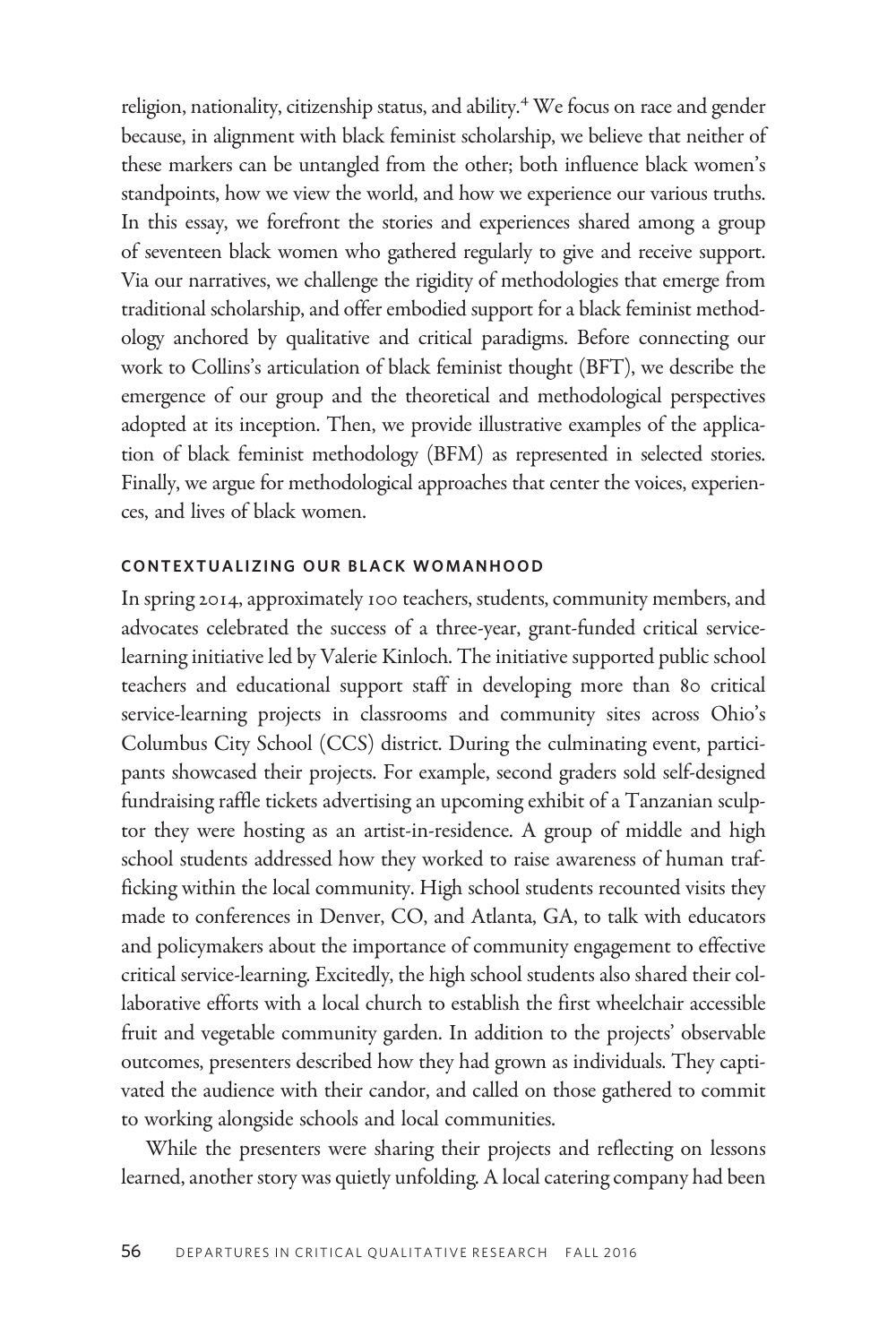contracted to provide refreshments for the event and, at the back of the room, a black female employee who was setting up food moved back and forth noiselessly between the preparation room and food display. Initially, when engaged in conversation with event attendees, she provided limited responses and excused herself to the preparation room. By the end of the program, however, it was clear that she had something to say. With Ashley Patterson and Arianna Howard nearby, Valerie thanked her for her service. The woman's response was: "I just have to say, I have thoroughly enjoyed this program. The work that you are doing is just great. . . I mean, these kids! We need this. Our community needs this," she said gesturing toward the buzzing room. She continued with a knowing look, "And I also have to say... I never see  $us$  in charge. And I cater a lot of events. It is just making me so proud to see you up there doing all of this. You da bomb, girl! You gotta keep doing what you're doing!" After thanking the woman for her sharing, we hurried to conclude the event.

Weeks after the celebration, Ashley, Valerie, and Arianna discussed the event and the many black women who had crossed our paths as a result of the initiative. Unbeknownst to each of us, individually we had been replaying the encounter with the catering woman in our minds. We were haunted by her insistence that the opportunity to witness black women in charge of a large-scale event focused on engendering positivity and social justice initiatives was a rare occasion.

Together, we thought about what prompted the woman to share her thoughts. We considered the many unspoken elements of her heartfelt comments. Intuitively, we understood that she had a love for us that transcended our newly established acquaintance, a love and pride rooted in our shared identities as black women. We agreed that each of us had *needed* to hear her reinvigorating affirmations. As we expressed thanks for having had this impactful experience, we began to think about how we could continue the conversation beyond our triad and how we could recreate the feelings of visibility, empowerment, and self-love among black women: "Let's get some black women together."

## A THEORETICAL UNDERSTANDING OF BLACK FEMINIST THOUGHT

The notion of creating a space characterized by humanizing visibility, empowered womanhood, and unapologetic self-love aligns with BFT, which responds to the need for black women to have affirming spaces within a society in which we face intersecting forms of oppression because of our multiplicatively marginalized identity markers, race and gender at the forefront.<sup>7</sup> As such, BFT is a necessarily oppositional stance to the features of mainstream society that keep oppressive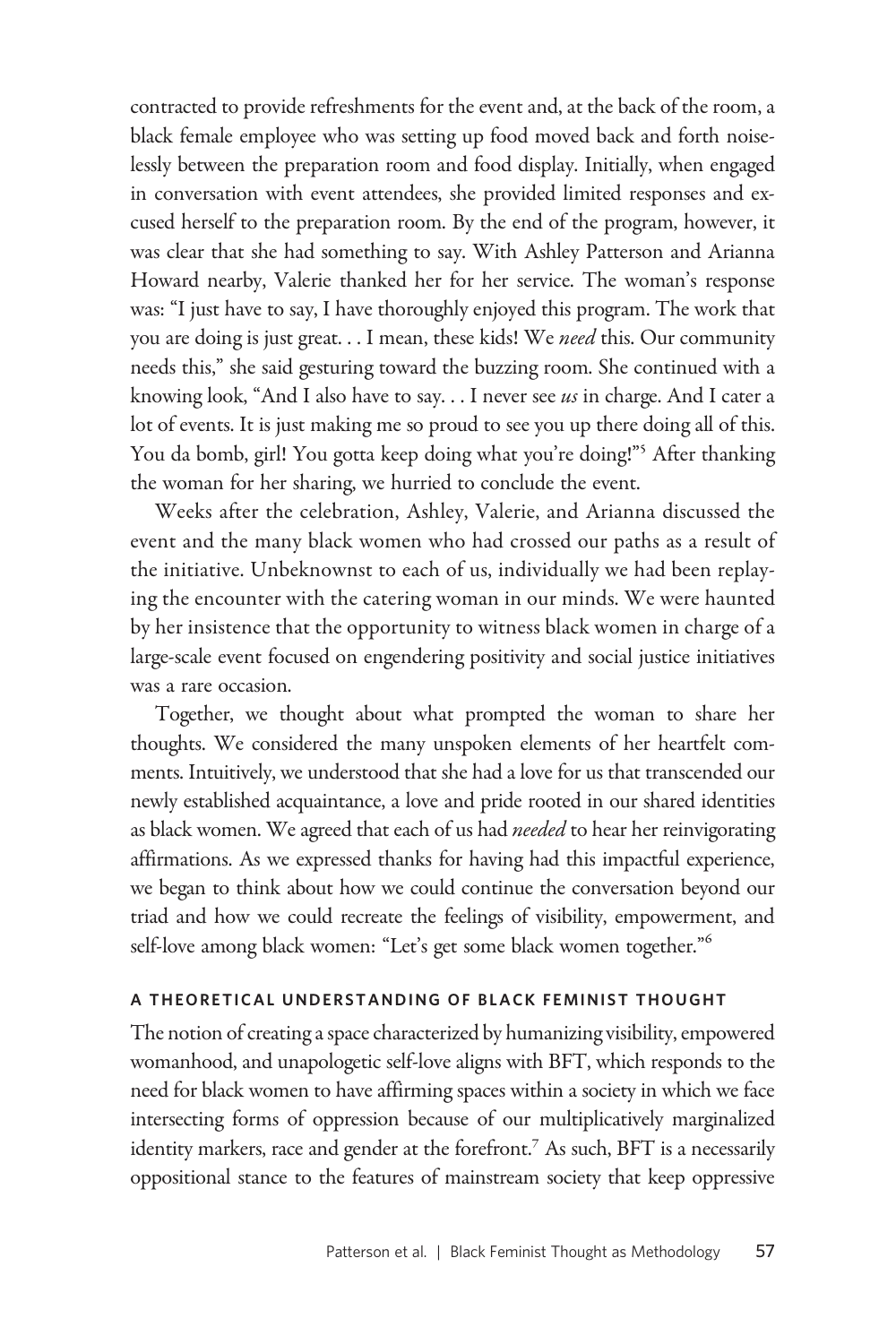power dynamics in place and render black women systemically inferior. BFT provides a self-defined lens through which black women can be seen and our experiences understood.<sup>8</sup> According to BFT scholars, black women's knowledge is acquired through our various experiences living, surviving, and thriving within multiple forms of oppression. It is a self-defined, embodied way of knowing. In other words, black women's subjective knowledges represent a standpoint epistemology.<sup>9</sup> According to Collins, this is a way of being that "calls into question the content of what currently passes as truth and simultaneously challenges the process of arriving at that truth."

Alice Walker describes the power of women who love and revere other women both platonically and romantically, emphasizing the diversity among black women and celebrating our collective existence.<sup>11</sup> She contends, however, that the sociohistorical context that accompanies the word "feminist" is insufficient to capture her meaning fully and instead offers "womanist." Rhetorically, the feminist movement developed in response to the needs of women in general, but in reality it undertook the needs of white women in particular, and this fuels the yet-unresolved semantic baggage around the terms "feminism" and "feminist."<sup>12</sup> Walker clarifies, "Womanist is to feminist as purple is to lavender." In her examination of the womanist caring practices of black teachers, Tamara Beauboeuf-Lafontant writes, "because so many black women have experienced the convergence of racism, sexism, and classism, they often have a particular vantage point on what constitutes evidence. . . valid action. . . and morality." This aligns with Collins's belief that "for individual women, the particular experiences that accrue to living as a black woman in the United States can stimulate a distinctive consciousness concerning our own experiences and society overall."<sup>15</sup> The varied experiences of individual black women contribute to a collective understanding larger than any single woman herself, and both womanist and feminist approaches to theorizing black womanhood offer productive insight.

Collins identifies the embodied knowing that black women acquire as a form of wisdom, which speaks to and with bell hooks's articulation of critical consciousness as a politicized understanding of the world and one's positionality that fuels action and activism.<sup>16</sup> The evolution from knowledge to resistant action is essential to black feminism. Through our interpretations of the world from black female positionalities, we resist by disallowing dominant, mainstream interpretations of who we are to overshadow, minimize, or discredit our truths. This act of self-definition, a core theme of BFT, is in itself an act of resistance.<sup>17</sup> Furthermore, while a collective understanding among black women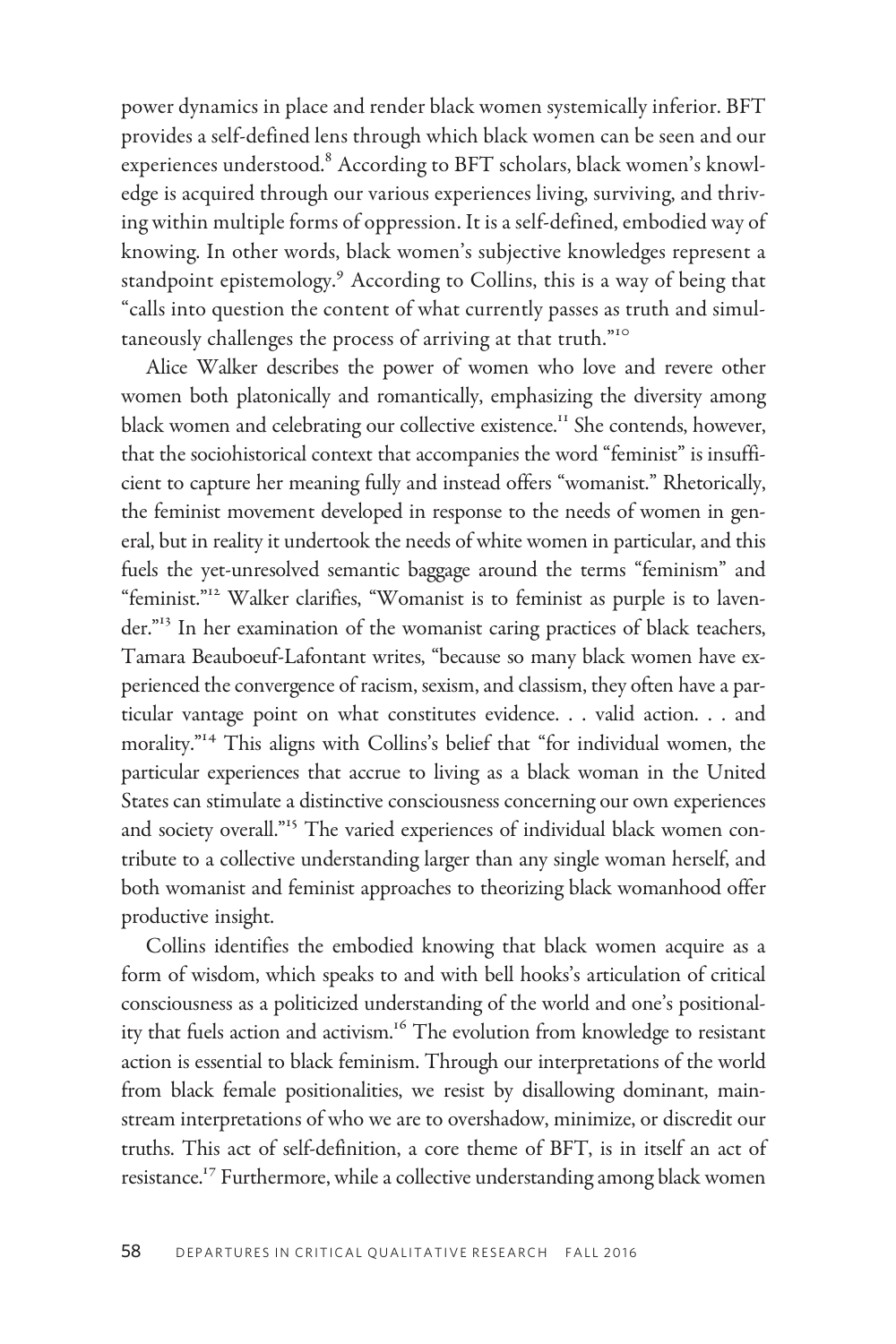is a foundational component of BFT, there is no assumption of sameness.<sup>18</sup> Rather, our experiences—both complementary and contradictory—across the spectrum of intersectional identities are all contributive components that can be black and feminist.

Collins explains that "self" is not defined as the increased autonomy gained by separation from others. Instead, the connectedness among individuals results in deeper, more meaningful forms of self-definition, empowerment, and solidarity. By establishing group solidarity, collective resistance against oppressive forces can be bolstered. BFT seeks neither to flatten the experiences of individual black women into one monolithic description nor to imply that such a standpoint indubitably engenders critical consciousness.<sup>19</sup> A vehicle for making black women's critical consciousness intelligible to black women and others, BFT opens possibilities for black women to resist oppressive forces that limit our self-empowerment and serves as a powerful methodological tool for research by and about black women.

#### BLACK FEMINIST THOUGHT AS METHODOLOGY

Methodological frameworks impact the form and content of inquiry that researchers apply to the phenomena being theorized. According to Eurocentric, Western, positivist paradigms, there is one single, discoverable, absolute truth.<sup>20</sup> As Shelby Lewis explains, traditional methodological approaches are "based on the values, interests, and views of oppressive power holders," which makes it the responsibility of researchers utilizing black feminism to demystify the value of subjective theories and methods.<sup>21</sup> Other measures constituting traditional academic research include: an assumed separation between power-bearing researcher(s) and the objectified individuals being researched; forms of data collection that truncate the robust exchange of ideas (e.g., rigidly structured interviews and surveys); and presenting results to serve those who author them more so than the people who inform them.<sup>22</sup> Our interpretations, guided by black feminism as theory and black feminist methodology (which exist staunchly outside of this traditional network), follow a different set of assumptions that emphasize humanizing, engaging, and inclusive practices.

Collins articulates BFT as"critical social theory," given that"US Black women's experiences as well as those of women of African descent across the diaspora have been routinely distorted within or excluded from what counts as knowledge."<sup>23</sup> Situating our interpretations within Collins's theory, we also embrace a more expansive understanding of BFT as critical methodology to underscore the identities, knowledges, and lives of black women as valuable. We named our collective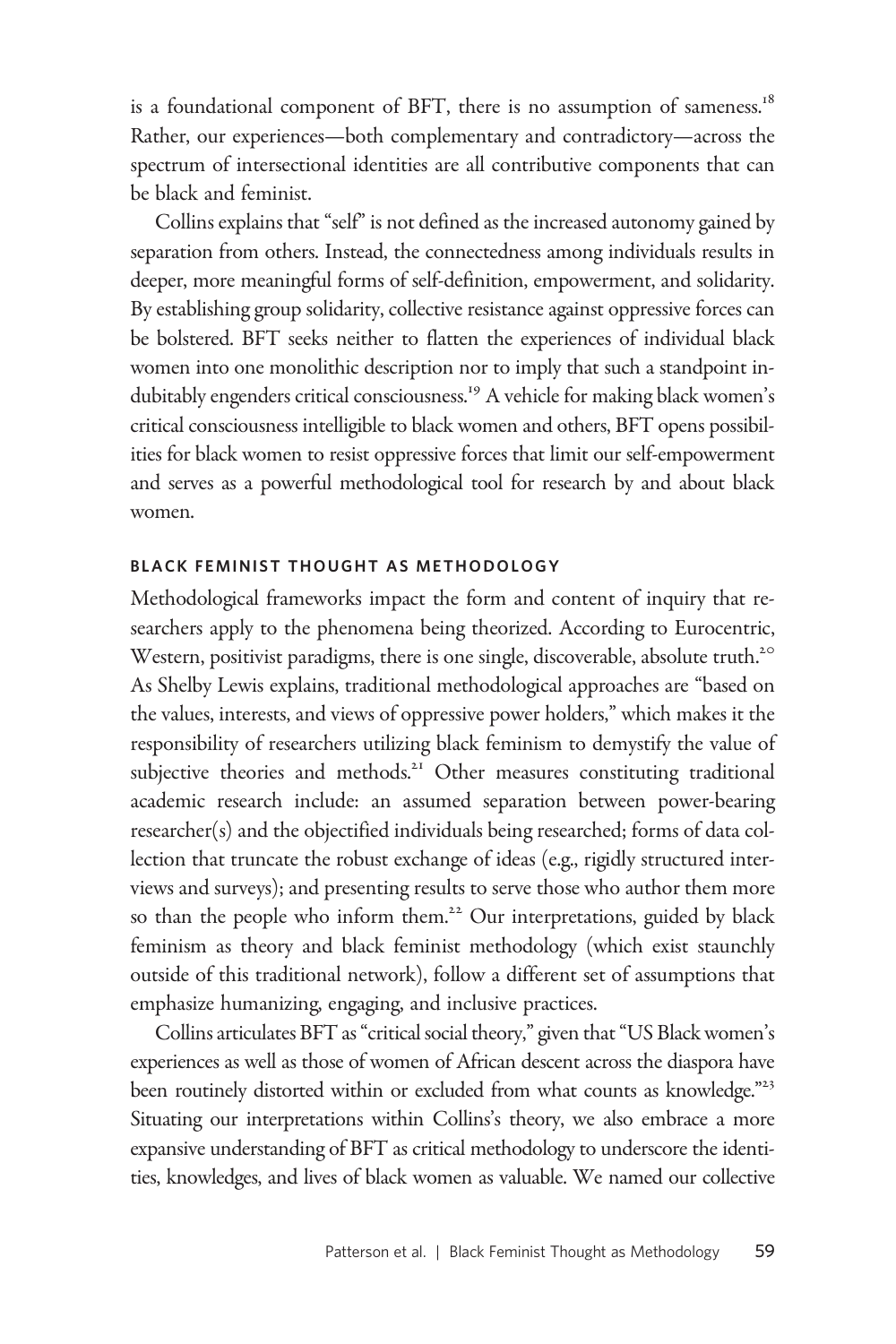the Black Women's Gathering Place (BWGP), and BFT influentially guided our group's naissance.

Several researchers use BFT to inform their methodologies, and we rely on their work to outline our own methodological moves.<sup>24</sup> BFM privileges embodied knowledges that emerge through the experiences of black women who name and speak their varied forms of truth.<sup>25</sup> Representative data, taking the form of oral stories, serve as social artifacts that contribute to the connections black women make across the stories we share. During data analysis and reporting, black feminist researchers commit to: making multiple truths visible, incorporating the interests and values of participants as a collective, and creating opportunities for self-definition and self-determination, $26$  all while emphasizing the importance of black women's lived experiences.

We rely on Collins's belief that the "set of principles for assessing knowledge claims" available to those who espouse black feminist epistemology can methodologically inform our involvements with black women, ourselves, and our research endeavors.

#### EMPLOYING BLACK FEMINIST METHODOLOGY

To utilize BFM, the lived experiences of black women are paramount to understanding how we resist forces that seek to oppress us daily. To prepare for the narratives that make legible black women's "everyday taken-for-granted knowledge,"<sup>28</sup> to be surprising and unpredictable, we (Ashley, Valerie and Arianna) initially agreed to think deeply about the topics addressed among participants who represented a diverse, intergenerational cross-section of seventeen black women. Our initial list identified twelve individuals from our local educational circles, including the university and public school system. Although we were troubled by not being able to invite every woman who crossed our minds, we decided to keep the group small enough to facilitate intimacy and were intentional about making intergenerational invitations. Ten of the invitees came to the first meeting and all but one continued on with the group. After the fourth meeting, the group agreed to extend invitations to a handful of other women who we thought might benefit from participating, bringing the total number to seventeen. Despite fluctuating attendance, everyone attended meetings with some regularity and remained active on the group email list.

Though we promised meaningful conversations, we did not have specific a priori topics or questions in mind. During our sessions, occurring bi-monthly across the span of eighteen months and lasting anywhere from two to four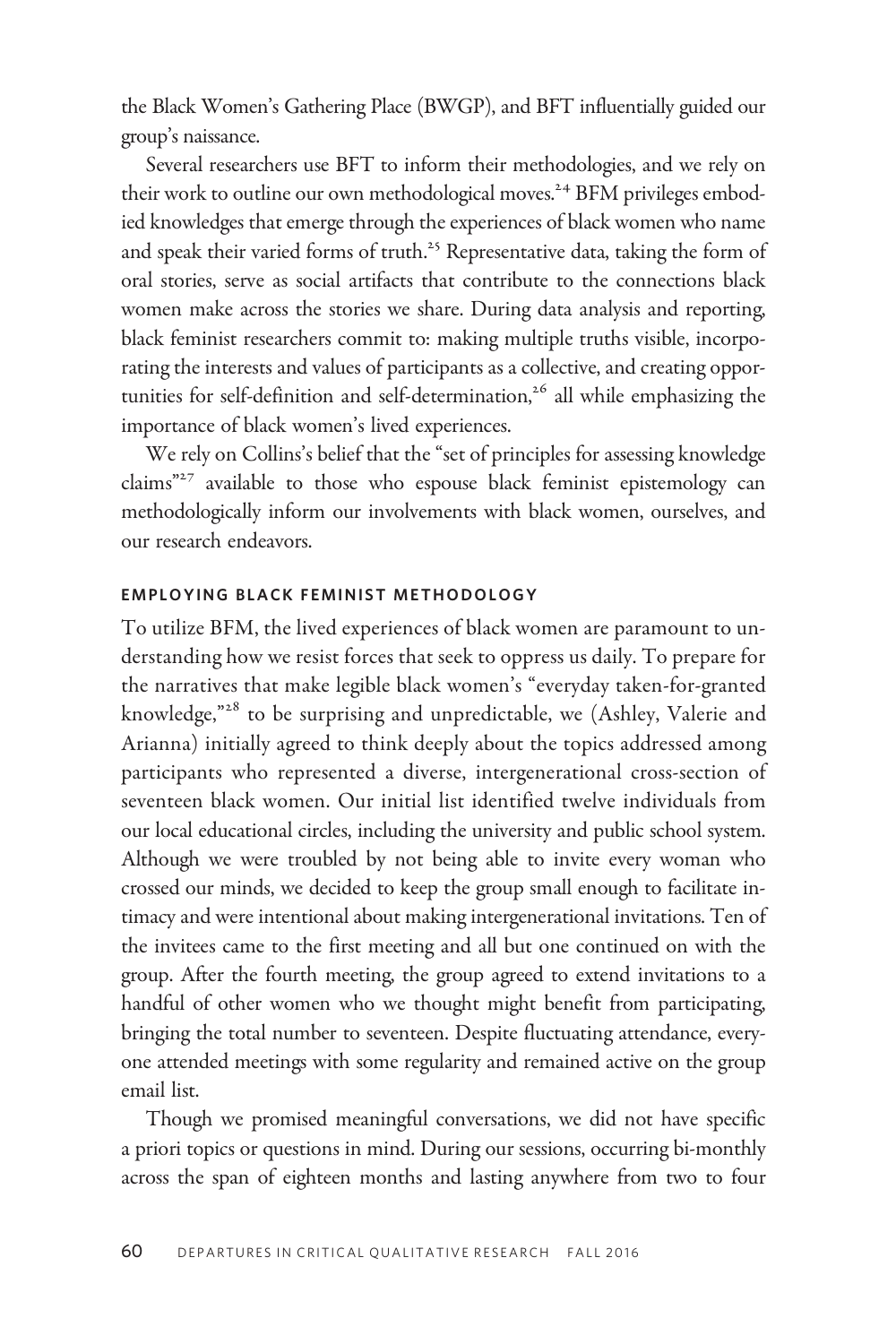hours per session, no topic was off limits. We allowed the dialogue to unfold in accordance with participant interests. We entered the space committed to our roles as participants and with awareness that our shared identities as academic researchers; doctoral degree-seekers and holders; mothers, daughters, and sisters; cisgender and heterosexual women; and partners and activists heavily mediated our existence within and contributed to BWGP. Within the group our ages ranged from high school-age to post-retirement, and our ethnic backgrounds traversed the African, North American, and European continents. Our professional affiliations were tied to education, law, and the corporate world, and our socioeconomic statuses ranged from financially distressed to middle class.

Amid our diversity, our identities as black women were (and continue to be) exceptionally salient, which compelled us to heed hooks's warning to not allow a false hierarchy to manifest among group members.<sup>29</sup> Therefore, we confronted the complexity of the implications of our identities and the ways they sometimes intersected (creating feelings of insider-ness) and sometimes conflicted (revealing feelings of outsider-ness). For instance, during our first meeting, Ryann shared a lesson she had learned from her father as a child: "Not everyone who looks like you is for you." She deciphered the statement as her father cautioning her against befriending peers based upon their skin color. Her insight captured the understanding, often made clear by group conversation, that connections along the lines of race and gender are not guaranteed. The understanding that black women are both similar and different, and simultaneously systemically marginalized and privileged, strengthened our group.<sup>30</sup>

From the use of conversation starter prompts to unstructured discussions to the open exchange of stories, we talked about current events, popular culture, and professional and personal experiences. We conversed about myriad topics ranging from child-rearing and being reared ourselves to workplace and romantic relationships to strategies for encouraging self-care and tactics for disrupting nearly undetectable forms of self-loathing. We initially audio recorded our sessions (with each member's expressed permission), but as our conversations became more candid, we collectively opted out of that practice as we discovered precise conversational records were unnecessary. Participants shared as much as they felt comfortable, which oftentimes included intimate details of disappointment, triumph, hurt, and personal rebuilding. As we were moved to, we provided each other with words and physical embraces of comfort. Increasingly, we spoke without filters or apologies. Introductory statements such as "I don't know if I should say this," or "I don't know if anyone will be able to relate to this, but," became less common as we established organic group cohesion.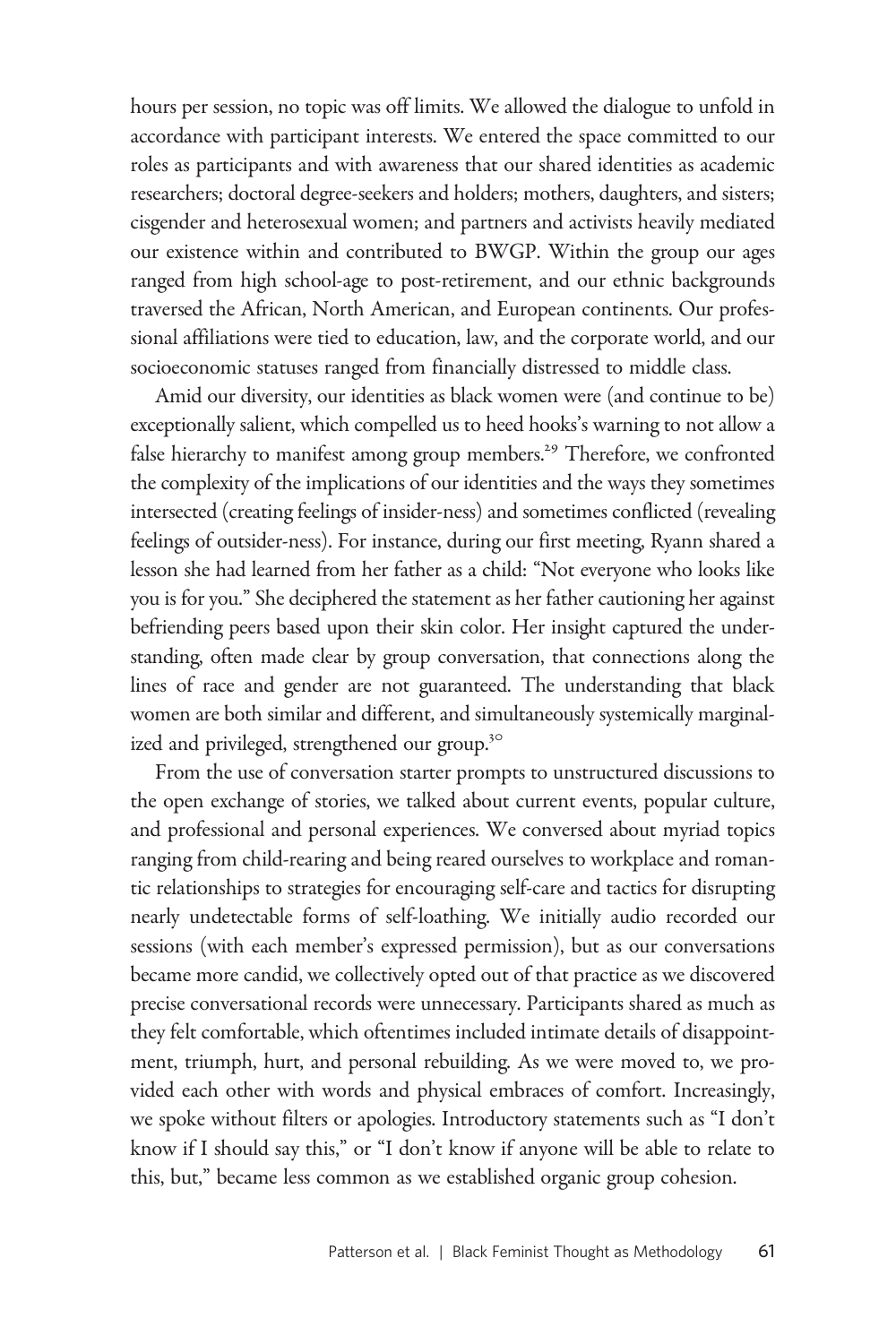As inner-group connection became palpable, Ashley, Valerie, and Arianna grew more interested in how group members conceived of themselves as individuals and BWGP participants. Because such insights are often traditionally gathered through interviews, we were concerned about sacrificing our primary commitment to being group participants. We considered the risk of appearing disingenuous about our roles as "members of the group, just like everyone else" if we requested that group members participate in formal interviews for research purposes. To mediate this, we resisted the term "interview" and its traditional, academic connotations in favor of recorded dialogic conversations.<sup>31</sup> At one BWGP meeting, we shared our intentions with the group, requested their participation, and provided time to consider our invitation. Via email, each individual group member consented to being interviewed and for their comments and likenesses to be included in written and oral artifacts.

We must note that despite our desire to disrupt traditional interview practices such as the linearity of the question–response process, as well as the physical and linguistic distancing between interviewee and interviewer, we encountered challenges.<sup>32</sup> Departing from the established norms was uncomfortable for some, and engaging in conversational interviews not marked by linearity and unidirectionality was initially looked upon with suspicion.With the introduction of formalities such as interview questions and re-introduction of a recording device, participants expected to be asked prepared questions and would sometimes wait for the next question instead of engaging in a back-and-forth conversation. In hindsight, it was not enough to achieve disruption to simply want to resist traditional practices that position black women beyond knowledge production. However, these challenges encouraged us to reflect on ourselves as participants and researchers, and what we sought to do (i.e., nurture and be nurtured by a group of black women). Instead, we had to articulate our shifting understandings and growing consciousness as participants and be conscious of how group members wanted to enact this role. To address this concern, Ashley, Valerie, and Arianna participated in a recorded three-way conversation in which we were all simultaneously interviewer and interviewee. Methodologically, this allowed us to experience what it meant to flow between the two roles and share the responsibilities of conversational leading and following. In the next subsections, we share narratives that describe selected individual and collective experiences to illustrate how BFM centers the lives and stories of black women.

### Being Invited In and Learning with Each Other

Throughout the group's inception and implementation, our primary goal as conveners<sup>33</sup> and participants of BWGP was the creation of a space where black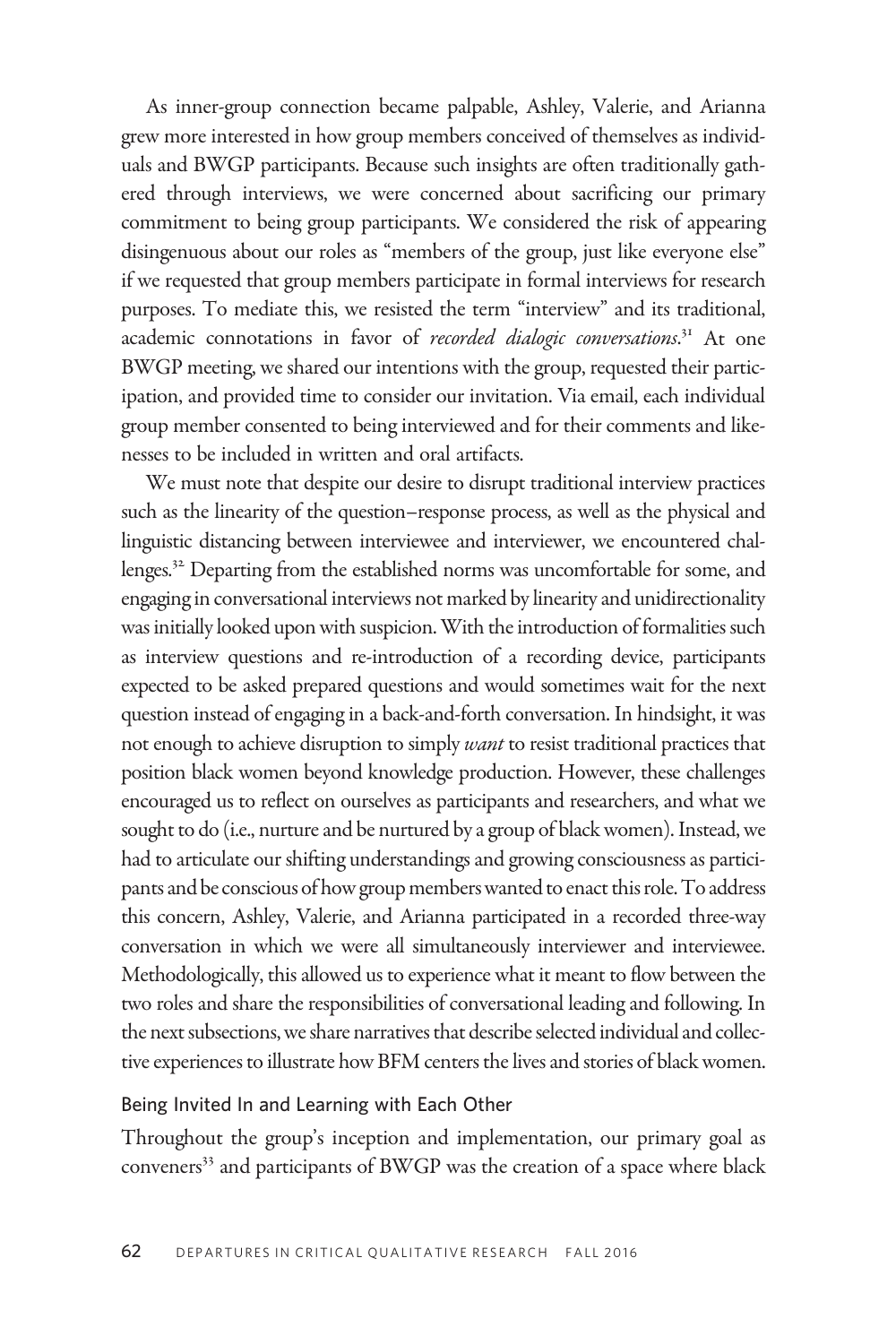women could hear each other and be heard. Grappling with the power that accompanied our positionalities as researchers, we sought insight from group members about their participation. In the following vignettes, two participants share their stories about being asked to join BWGP. From their reflections, we learn that the private reactions to being invited were not instinctually positive, which admittedly works against the black feminist praxis we envisioned. We also see that the reservations we felt about creating the group were not necessarily those shared by fellow group members.

RYANN: It's interesting how past experiences can shape your reaction to present events. Sometimes without you even realizing it's happening. This came true for me when I was asked to join BWGP. When I was initially asked, the first response inside my mind was to say "no." In that moment, I felt a real sense of anxiety about being in a group of all women because of certain experiences I've had in the past. Would I be able to trust these women I didn't know? Do I really want to allow them into my own personal circle? I'd allowed myself to trust black women in the past and that trust was shattered into a million pieces. Those women welcomed me with open arms and warm smiles, but later turned their backs on me. So why would I possibly put myself in that situation again? Well, life has taught me to view every new situation with a new pair of lenses. With that idea in mind, I decided to allow myself to take a leap of faith. Trust me when I tell you. . . it was a very big leap!

While driving to our first group meeting, I wanted to make sure I kept my mind open and positive. Before I walked into Valerie's home, I made the decision to leave my anxiety, mistrust, and fear at the door. I walked in, greeted everyone there, and sat next to a young lady I had never met before. That within itself was uncomfortable for me, but I continued to go with the flow. We eventually got to know each other's names and what we all did for a living. I was willing to share my thoughts with everyone on being asked to join this group. Amazingly, no one made any negative comments or judgments toward me when I shared my concern of trust among women, especially black women. There were some there who also had similar concerns themselves. I appreciated the opportunity to get different perspectives on certain life situations we all had in common and others that were unique to just one or two of us. After the meeting concluded, I realized I was actually in a positive space with women to whom I could truly relate.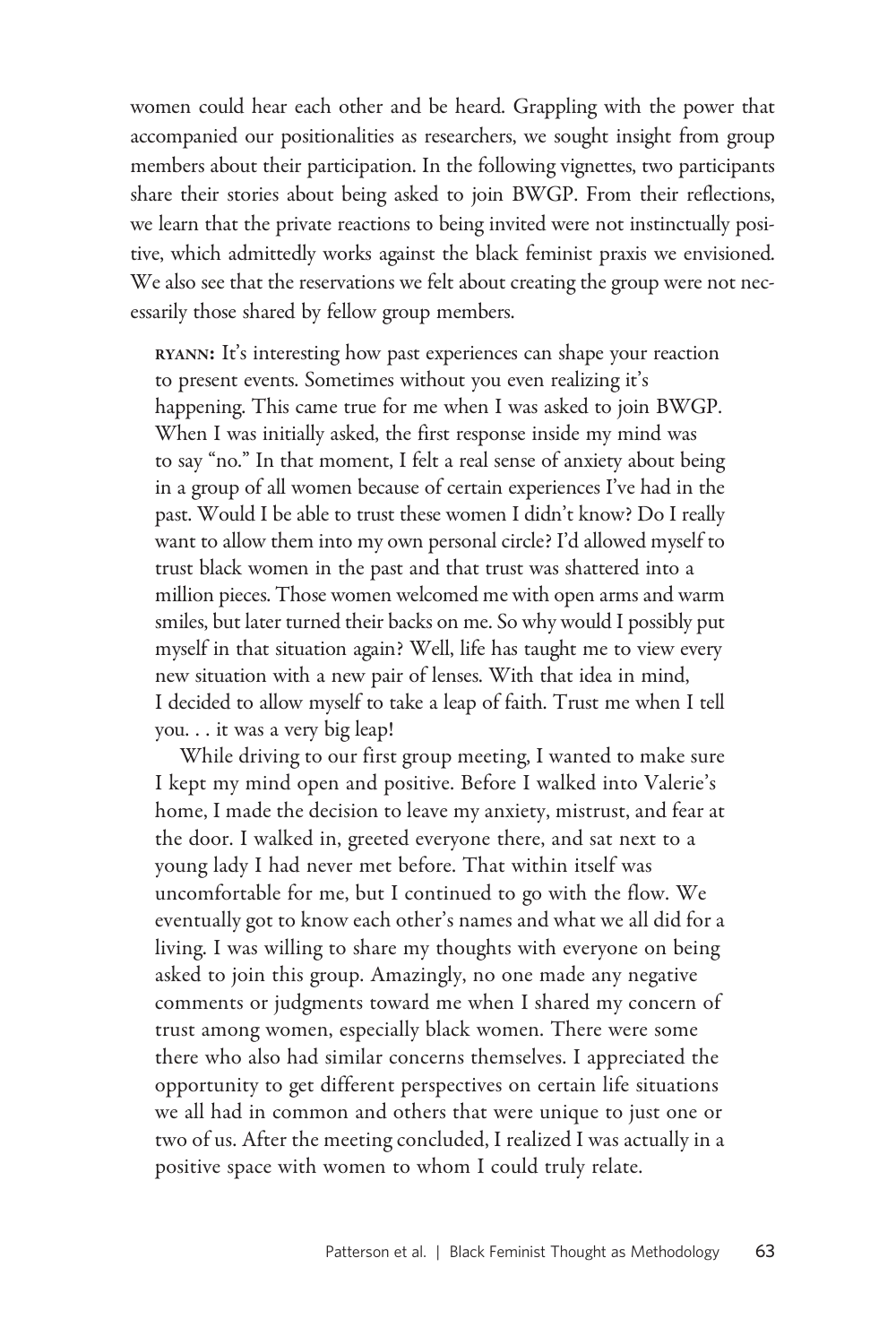Now, I enjoy getting together with the ladies and having a great time. At this point, can I honestly say I no longer have anxiety about being able to trust women? No, but I continue to push myself to be open and to allow each individual to create a genuine relationship with me. I am happy to be part of this great group of black women, and I look forward to all the positive things this group will do in the future.

\*\*\*

TANJA: When I was asked whether I was interested in joining BWGP, I was apprehensive. I wondered what would be expected of me. Would my biracial black body occupy a space that was supposed to belong to a more "authentically" black woman? Would my foreign-born self be out of place in a room full of what I assumed would be US-born black women with their visceral knowledge of racism and sexism in the United States? Nevertheless, I accepted the invitation, partially because my life as an international graduate student is often marked by isolation and loneliness. More importantly, when I asked why I was invited, I was told that it was exactly because of my foreign-born, biracial black, reserved self. I felt reassured that I didn't have to perform a particular type of black womanhood to be a desirable member, but that I could simply come as I am.

The first meeting came. I remember sitting, uncomfortably at first, in the midst of beautiful women. After mere minutes, however, I felt myself drawn into their personalities and their stories of the past and the present. I remember laughing from my core at times, and feeling moved to tears at others. In this first session, I spoke as little as I could, because of my fear of sharing in front of these women, who all seemed so comfortable in their own skins. I wasn't sure if what had brought me to the space would be enough to sustain their desire for my presence. After a few meetings, I began to note that these women with whom I rarely interacted outside of the group were expressing a deep interest in my well-being and happiness. Now, I look forward to each meeting. I recognize how much I have been learning from the experiences shared by the others, for example, experiences of working in white spaces in corporate US America. Most of all, I recognize how much those experiences mirror mine in European workspaces. Despite our differences in age, upbringing, or phenotype, we have come to understand, protect, and sustain each other in ways that have become an important part of my life.

\*\*\*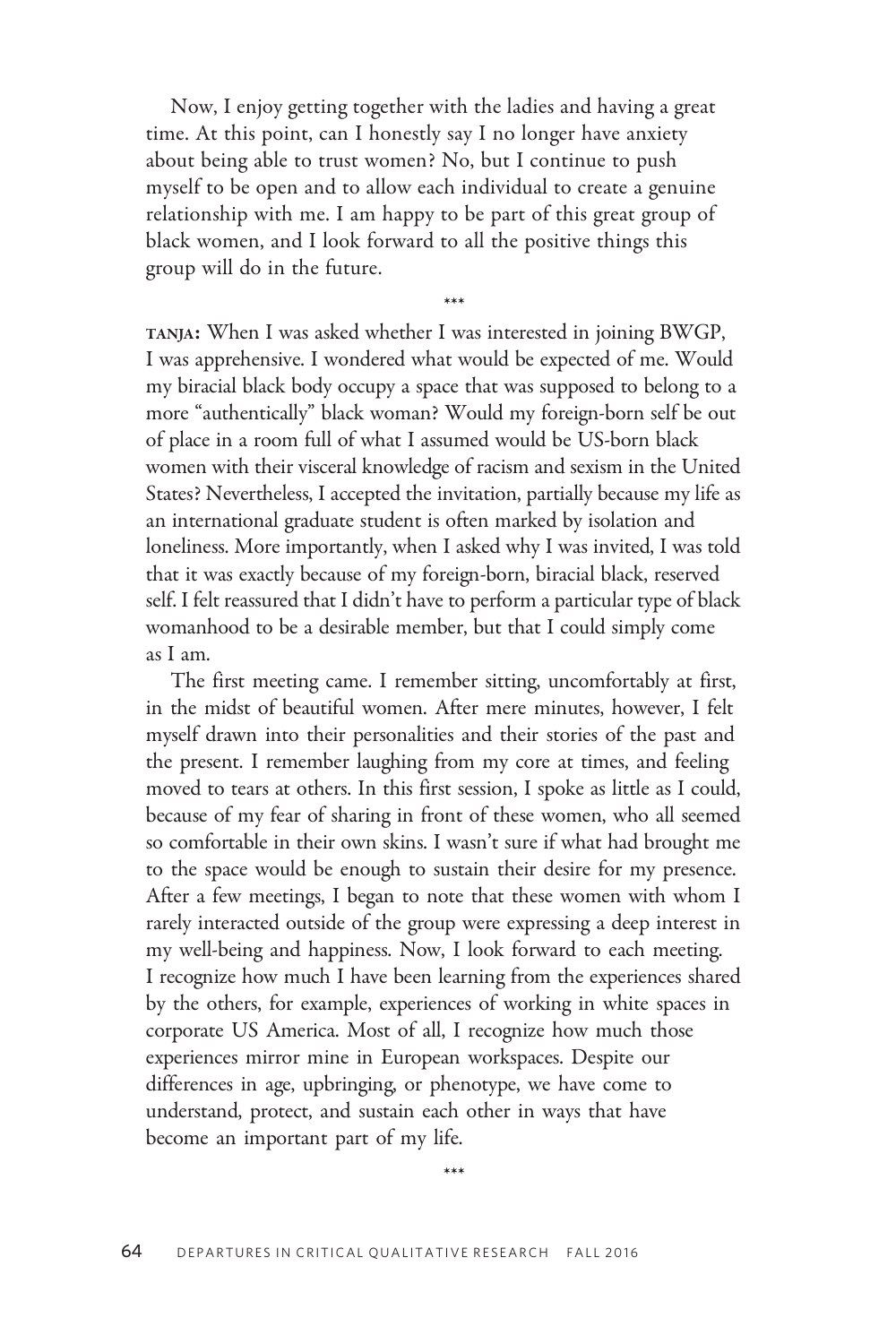By reflecting on, receiving, and ultimately accepting invitations to join BWGP, Ryann and Tanja provide examples of how they approached the collaborative research process that characterizes BFM.<sup>34</sup> Research collaborationseven those composed of black women and undertaken with a black feminist approach—cannot be overly romanticized. Both Ryann and Tanja expressed hesitations about joining the group that were founded in their own experiences. Ryann highlighted how her previous interactions with black women significantly affected her interpretation of what it could mean to collaborate and learn within an all-black women collective. Tanja demonstrated a contextualized understanding of herself as a foreign-born, biracial black woman. This selfunderstanding led her to make assumptions about how she might be seen by the black women in the group whom she perceived to be vastly different from her. Ultimately, both Ryann and Tanja took advantage of BWGP as a space where they could meaningfully self-reflect and encourage learning and collaboration among all participants, reiterating Collins's argument that it is necessary for black women to "find alternative locations and epistemologies for validating our self-definitions."

As conveners and participants of the group, we did not have the same reservations about group participation as Ryann and Tanja. Our hesitations were shaped by concern for how our dual, and sometimes competing, positions as group members and academic researchers would be interpreted by other members and affect our group dynamic.<sup>36</sup> We engaged in self- and collectivereflections regarding our desired positionalities as we determined tangible ways to mediate our apprehensions (e.g., eliminating meeting agendas, openly and vulnerably contributing our stories to the group, sharing our reflections about data collection). As a group, we came to understand that there are always unspoken stories behind the stories shared aloud. Likewise, we welcomed complexities into our conversations such as discussions about conflicting understandings of what it means to be a black woman (nationally and globally) and the oppressiveness of heteronormative understandings of blackness. Our anti-essentialist embrace of conflicting and complex dialogue challenged assertions of objectivity and a singular truth.

### Who You Callin' an Angry Black Woman?

After all the women in attendance at our first meeting had helped themselves to food, we sat in a circle in the living room to inhibit any one person being seen as "the leader." To begin the conversation, Ashley posed an ice-breaking question: "Who are some of the important black women in your life and why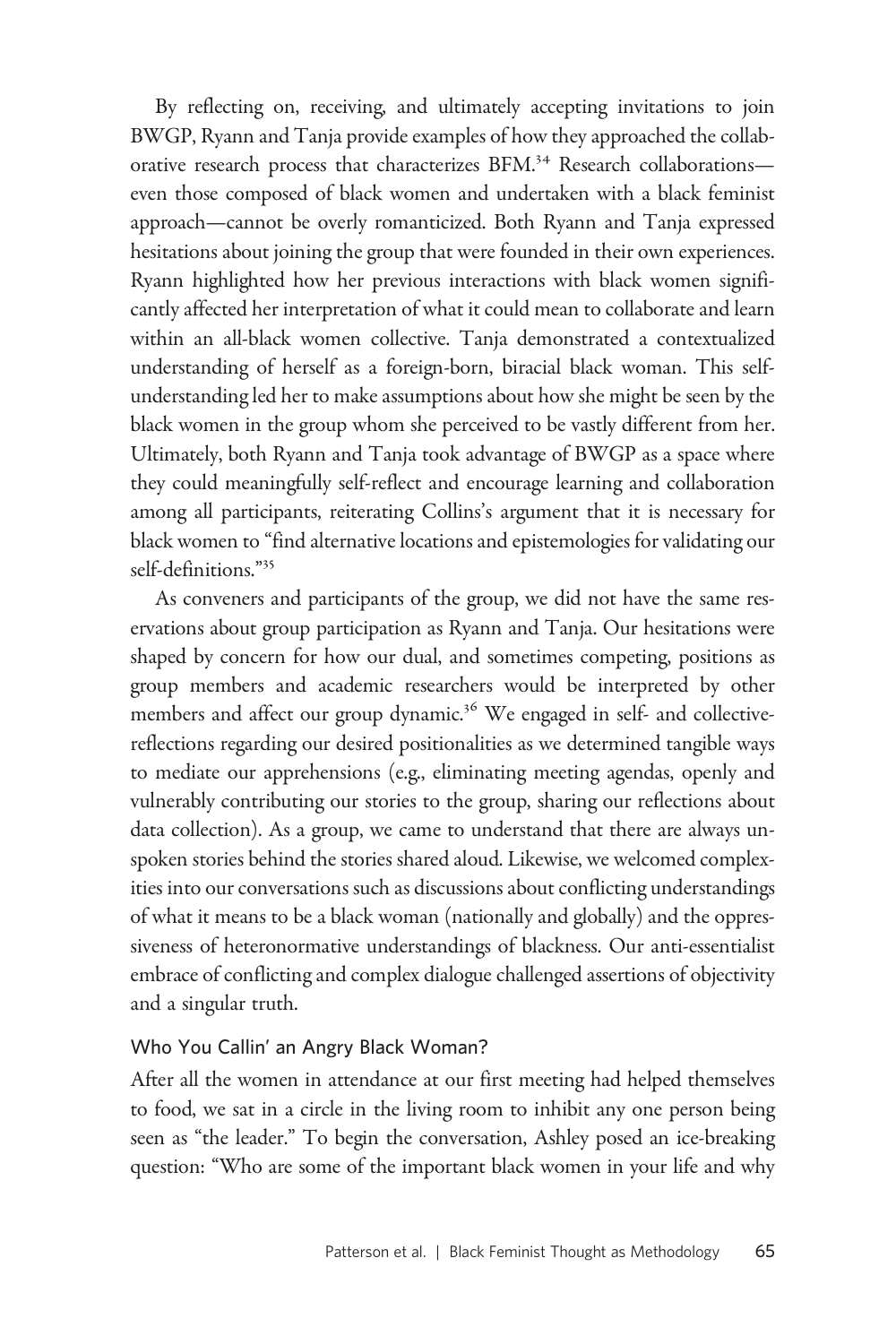are they important to you?" Participants began to speak one at a time, while everyone else listened intently before offering affirmations and asking clarifying questions. Ryann, the first participant to share, mentioned her mother, as did the two group members who followed her. Then, Katrina,<sup>37</sup> cleared her throat before saying, "I'll go." As our attention shifted to her, she said:

This kinda conversation is always hard for me because I'd say  $90\%$ of people—in my circles anyway—the first person that they would say is their mother. I would never say my mother. We have a [pause] relationship under construction. Growing up was very hard. I was the middle child. It was just lots of things going on at home. So, my family back in Cleveland, they are surprised that I turned out to be who I am, what I am, do what I do—bought my own home, all these things, before I was 25, all that—you know, like, "You?" And, you know, that I "talk white" and, you know, all these things. So there's, in my bloodline anyway, no women I would say. So it just kinda, it almost kinda just happened. I kinda, you know, took a little bit from women that I saw who were leaders, who were caregivers in their own families and kinda put myself together. And I'm actually still doing that.<sup>38</sup>

Katrina ended her commentary with nervous laughter. Her facial expression settled into a contemplative stare at the floor as we waited to be sure she had finished. Engaging in witnessing, Arianna met Katrina's eyes and offered, "I'm so glad you said that."

\*\*\*

After our third meeting and with group members' blessings, Ashley, Arianna, and Liz traveled to a national conference to share the group's experiences in a practitioner-focused educational setting. After sharing narrative examples to illustrate our experiences, we introduced our group and its purpose to the audience. While illustrating the inquiry approach we used, Ashley paraphrased a conversation from one gathering in which the controlling image of the angry black woman was demystified and, in the process, rejected by some group members and embraced by others.

Instead of ending our conference session with a question-and-answer segment that utilizes the teaching–learning binary, we invited audience members (many of whom were black women) to share their own lived experiences in response to the collective we described. One of the first audience members to speak began her commentary by thanking the panel. Paraphrased here based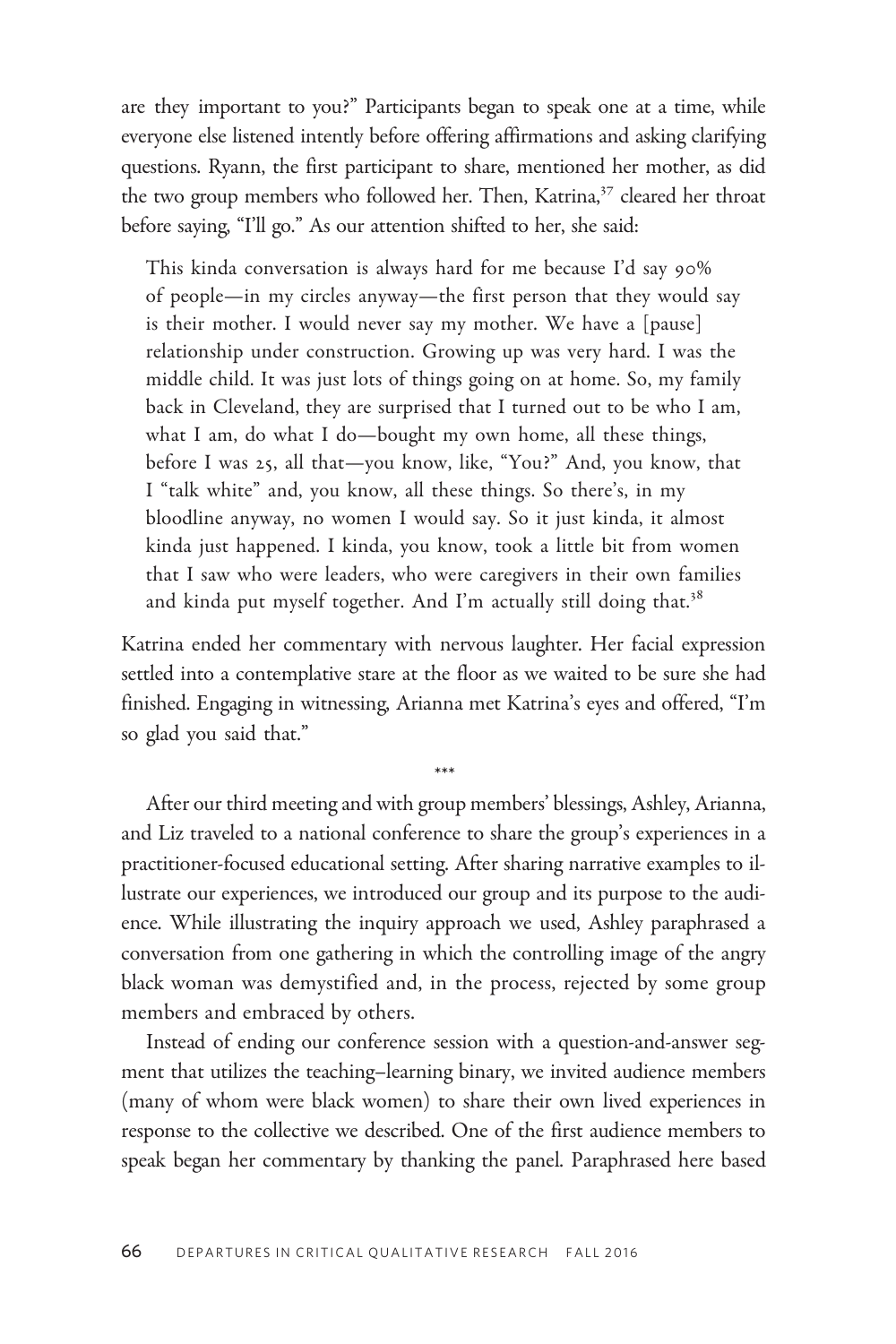upon our collective memory, she then provided insight into what, for her, was a crucial moment:

I just wanted to say we have to be really careful about the words we use, because words are powerful. When you said the words "angry black woman," I could literally feel my response to hearing that resonate through my body. . . and it was not a good feeling. Actually, I almost just got up and left. I really wanted to. But, I didn't. And I'm glad I stayed because, like I said, I really did enjoy the talk. . . but I was this close to leaving. I mean, I've been called an angry black woman before. And it's something I just hate to hear.

The commentator added an invaluable perspective to our presentation as well as to BWGP topics. In fact, she motivated us to consider the impact of controlling images<sup>39</sup> that seek to limit black women's social mobility and caricature us via "white supremacist capitalistic patriarchy." Mindful of her insight, we were also more cautious of how mere mention of controlling images could be painful and potentially result in BWGP members choosing to leave or forego participation.

Two common controlling images—mammy and sapphire<sup>41</sup>—are illuminated by the preceding vignettes. Katrina alludes to the imagery of the mammy in prefacing her comments with a confession that she would not name her mother as a black woman who is important to her. The mammy image historically emerged as a way to naturalize black women caring for white families. In so doing, they sacrificed their own families and themselves in ways that prioritized white families and their needs. Katrina may have felt compelled to share her divergent narrative because the mammy has normalized an embodiment of black motherhood that starkly contrasts her own lived experiences. To foster her personal growth, she sought out black women who embodied the black feminist notion of "othermothering"—the practice of women from the community at large sharing responsibilities of supporting younger generations alongside biological mothers.<sup>42</sup> Similarly, the conference audience member who took pointed issue with use of the phrase "angry black woman" was responding to the controlling image of sapphire—an angry, loud, rude, disrespectful, unsociable black woman.<sup>43</sup> The psychological oppressiveness of the sapphire image had such an effect on her that she reported a visceral reaction to its mention. From a black feminist perspective, we are compelled to acknowledge and draw insight from manifestations of embodied understandings of controlling imagery.

In both instances, we were able to "bear witness" to black women's experiences,<sup>44</sup> affirming their input by acknowledging their voices and maintaining spaces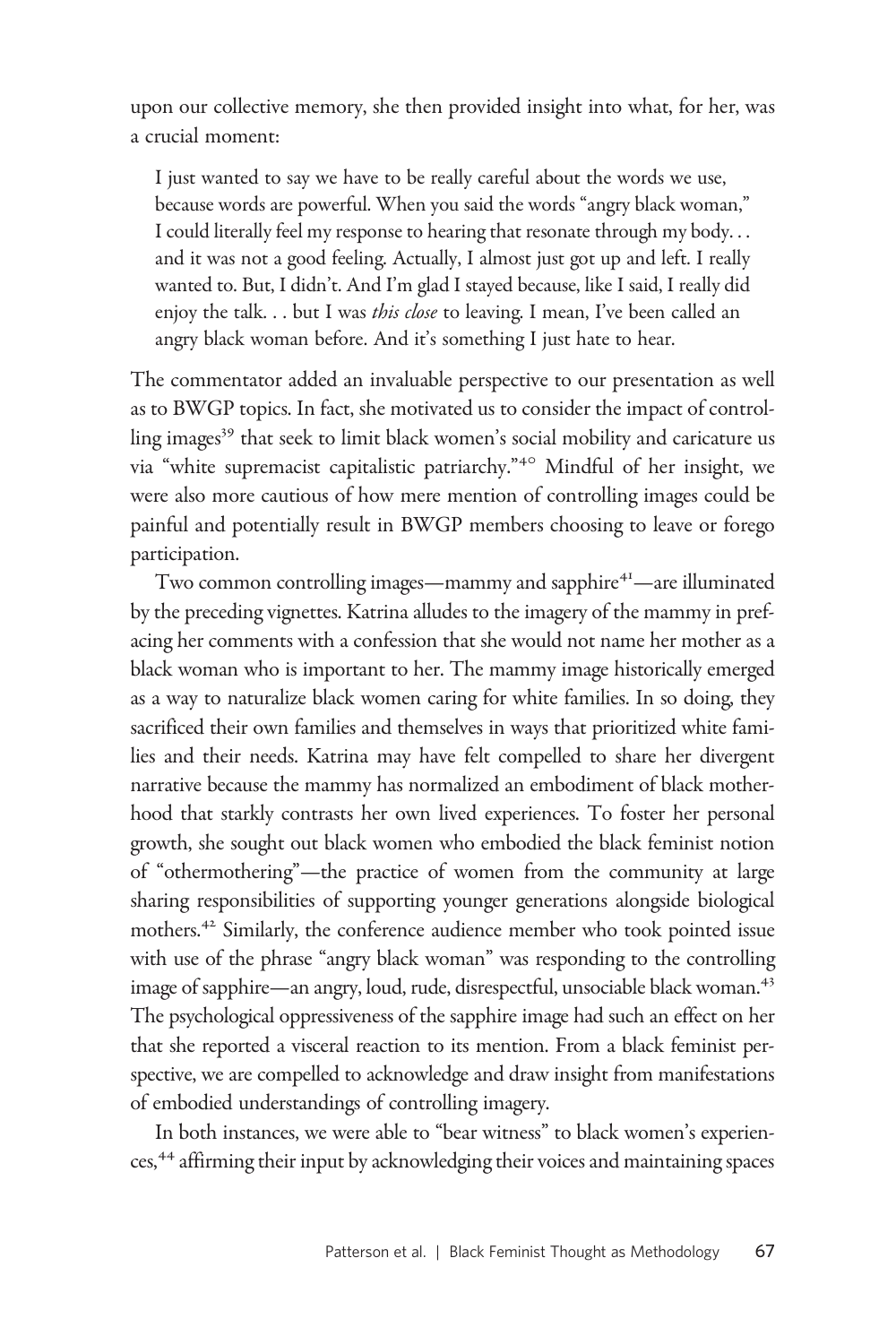where multiple truths could coexist. Our interpretation of safety and comfort, indicated by the willingness of participants to bear witness to one another, forged opportunities for self-definition and self-valuation.<sup>45</sup> While Katrina appeared to be impacted by ideological remnants of the mammy image juxtaposed against her relationship with her mother, she also resisted it as she sought othermothers beyond her biological family members. The conference audience member's resistance to the sapphire image was clear and explicit. Though she was less descriptive about the model(s) of black womanhood that she endorsed, we interpreted her willingness to stay for the remainder of our presentation as an indication of interest in locating a replacement image. From our BWGP experiences, we learned that many black women associate a host of characteristics—compassion, integrity, admiration for self and others, love, respect, and loyalty—with black femininity that resist the imposition of the mammy and sapphire. These characteristics were present during our BWGP meetings and sutured to our understandings of black femininity as black women.

### Black Women and Mentoring

Liz is a group member and veteran high school teacher working in CCS. In the following vignette, she describes how BWGP impacted her beyond the few hours each month we spent together.

I really find myself reflecting on the things we share here all the time. I had these two girls in my class—both sweet, sweet girls, good girls—who were literally about to fight one day. And they are not that type of girl so I'm just thinking, "What is going on?" So, I had to separate them and talked to each of them separately, and through the conversations, I started to realize that colorism was playing a big role in the situation. I don't think I would have picked up on that right away if not for participating in this group. I mean, I would have known if they would have said it outright, but I think just having this space where we're talking about things like that. . . I don't know. Maybe it was in the forefront of my mind, because I'm not sure I would have picked up on that element so easily a few months ago. They're both beautiful girls and I hate to see them having this issue! So, anyway, I thought about it more after that first day and then I asked the girls, if I brought them lunch, would they both be willing to meet over lunch and to have a discussion about what was going on. Try to find some common ground. And they agreed, so we're going to do that next week.<sup>46</sup>

Mindful of black feminism's commitment to connecting theory and method to everyday praxis, $47$  we interpret Liz's comments as reflective of a tangible pathway to render black feminist sensibilities accessible to high school students.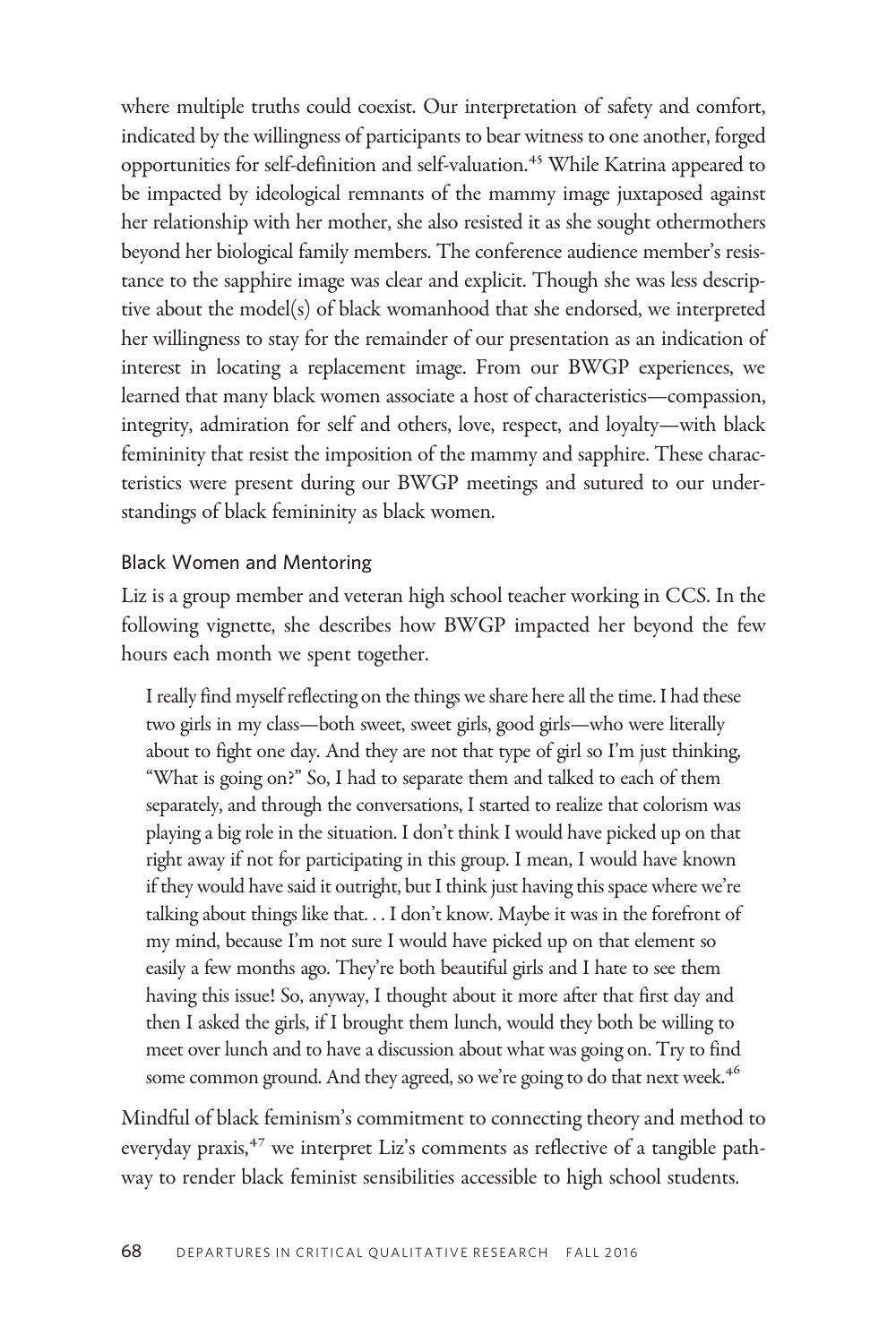Our third BWGP meeting was held at a local restaurant, in a private room. The eleven participants included almost all the women from the first and second meetings, as well as one participant's mother. As conversations flowed and naturally shifted from topic to topic, a member raised the question, "So, what do we want to do with this group? What do we want it to be?" The ensuing discussion highlighted the importance of fostering connections, understanding, warmth, and space among black women.<sup>48</sup> Mentoring was identified as one key reason and viable means for us to purposefully come together to create what hooks terms "homeplace," or "a site where one could freely confront the issue of humanization, where one could resist."<sup>49</sup>

Mentoring surfaced across the next several meetings and the question was eventually posed, "So what exactly do we want to do with the mentoring? How do we want it to look?" Participants registered concern with replicating mentoring programs they had previously participated in or witnessed in which "troubled" or "needy" individuals were required to engage with a person with whom they did not have a genuine connection. "I don't want to be spinning my wheels working with someone who doesn't want to work with me," Lauryn insisted. The body language among the group displayed confirmation before Liz asked, "What about something like this? Like what we're already doing here? Meeting just to talk and get to know each other?" Kimmy added, "You know, it's not what we called what we're doing here or anything, but this kind of is a group of mentors who are also getting mentored. We're all playing different roles at different times."

Methodologically, BFM not only seeks and organizes the information that is gathered throughout the research process, but also guides how the information gleaned is put to work. Concerned with research that is attentive to the nuances of black women's needs and contributive to the everyday development of black women, BFM necessitates that truths made visible by the research process be translated into action, resistance, and/or activism. While BWGP became a site for us to think about scholarship, it was always first a place for us to *practice* togetherness and alliance among black women.<sup>50</sup>

As a collective, we were unsatisfied with leaving BWGP at the discussion or scholarship level. The desire to reach other black women who could benefit from a similar experience motivated us to contemplate forming a mentoring program. Connecting to women beyond the group provided opportunities to embody insisting upon self-definition, speaking aloud our truths in spite of forces working to dismantle our knowledges, and supporting black women.<sup>51</sup> These practices informed our transition from theory to praxis as we questioned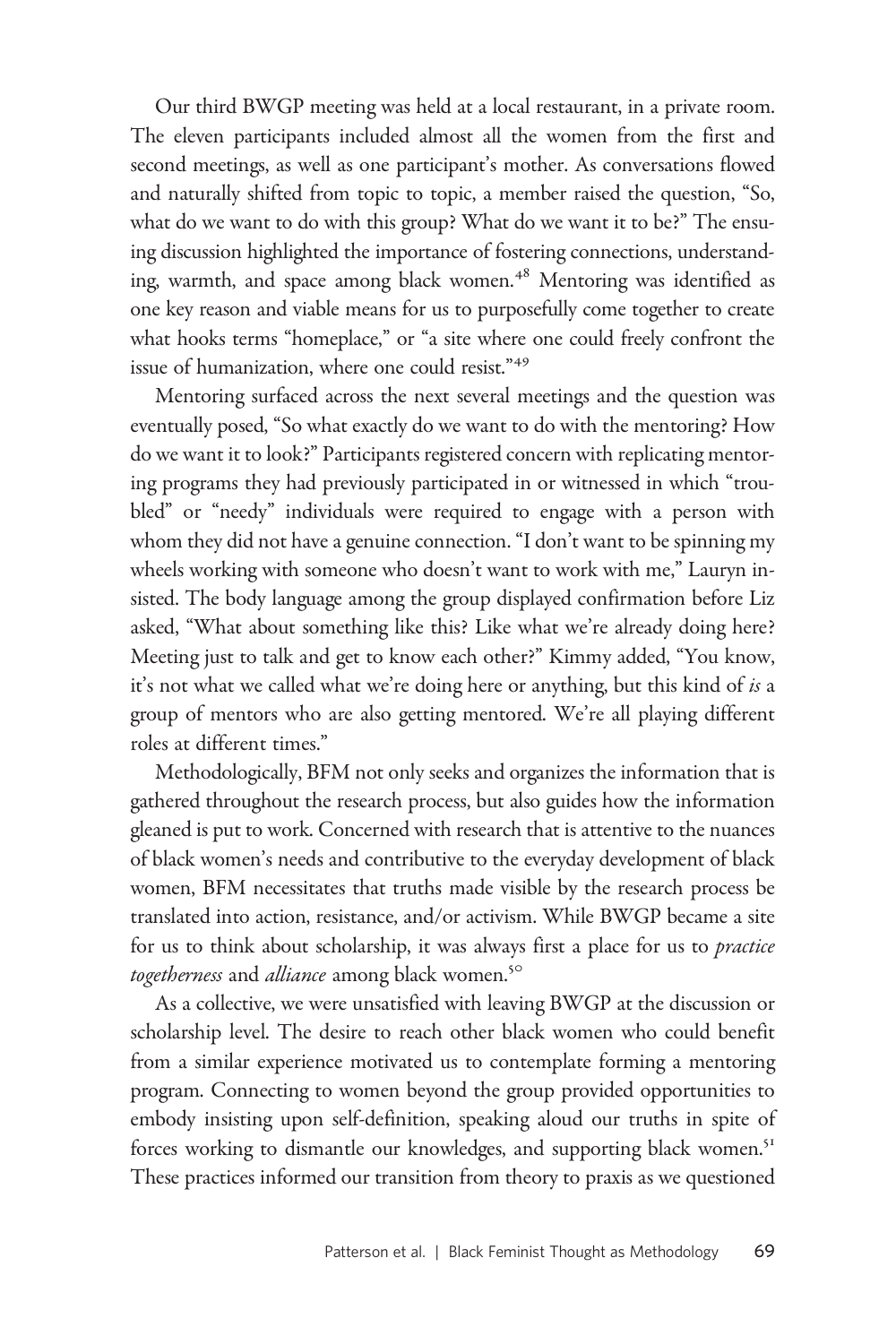the power dynamics reinforced by traditional mentoring scenarios.<sup>52</sup> Envisioning a mentoring model focused on creating opportunities to hear and be heard by other black women, our efforts aim to bridge the sometimes disparate worlds of scholarship and engagement as necessitated by BFM.

# CONCLUSION: BLACK FEMINIST THOUGHT AND ESTABLISHING A BLACK WOMEN'S COMMUNITY

The adoption of a BFT lens has fostered particular conclusions about our dialogic endeavor. We are acutely aware of the many ways our simultaneously marginalized and privileged identities impacted our roles as participants and researchers in BWGP. Additionally, daily encounters with other people, media, and societal structures remind us that, as black women, we are constantly engaged in a struggle to combat those features of everyday life that may otherwise break us down, suppress our capacities for self-knowing and self-love, and prevent us from deepening our interactions with others. Collectively, we are humbled to have connected with each other as BWGP members. Bearing witness to the divisive politics that can and do divide black women, we are especially grateful that the catering employee we reference at the beginning of this essay openly shared her thoughts with us and helped spark what became BWGP. As participant researchers, we remain committed to collaborating with other black women to name, share, and validate our multiple truths by embracing the influence of black feminist epistemologies in our lives to embody a methodology that privileges black women's embodied ways of knowing.<sup>53</sup> While mainstream, positivistic research traditions may raise questions about the validity of our research because neither the existence of a singular truth nor the necessity of researcher objectivity is pursued, we disagree. Not only does our utilization of BFM operationalize BFT as Collins contends,<sup>54</sup> it also legitimizes our methodological approaches. Guided by black feminism, our methodological decisions yielded significant insight into the lived experiences of black women.

At the time of publication, group members are still in contact although the frequency of face-to-face meetings has slightly reduced.<sup>55</sup> With our inner strength fueled by participation in BWGP, we remain committed to practicing black feminist methodologies within the many settings we navigate as black women.

ASHLEY PATTERSON is Assistant Professor of Curriculum and Instruction in the College of Education at The Pennsylvania State University. Correspondence to: Ashley Patterson, College of Education, The Pennsylvania State University, 165 Chambers Building, University Park, PA 16802, USA. Email: [apatterson@psu.edu.](mailto:apatterson@psu.edu)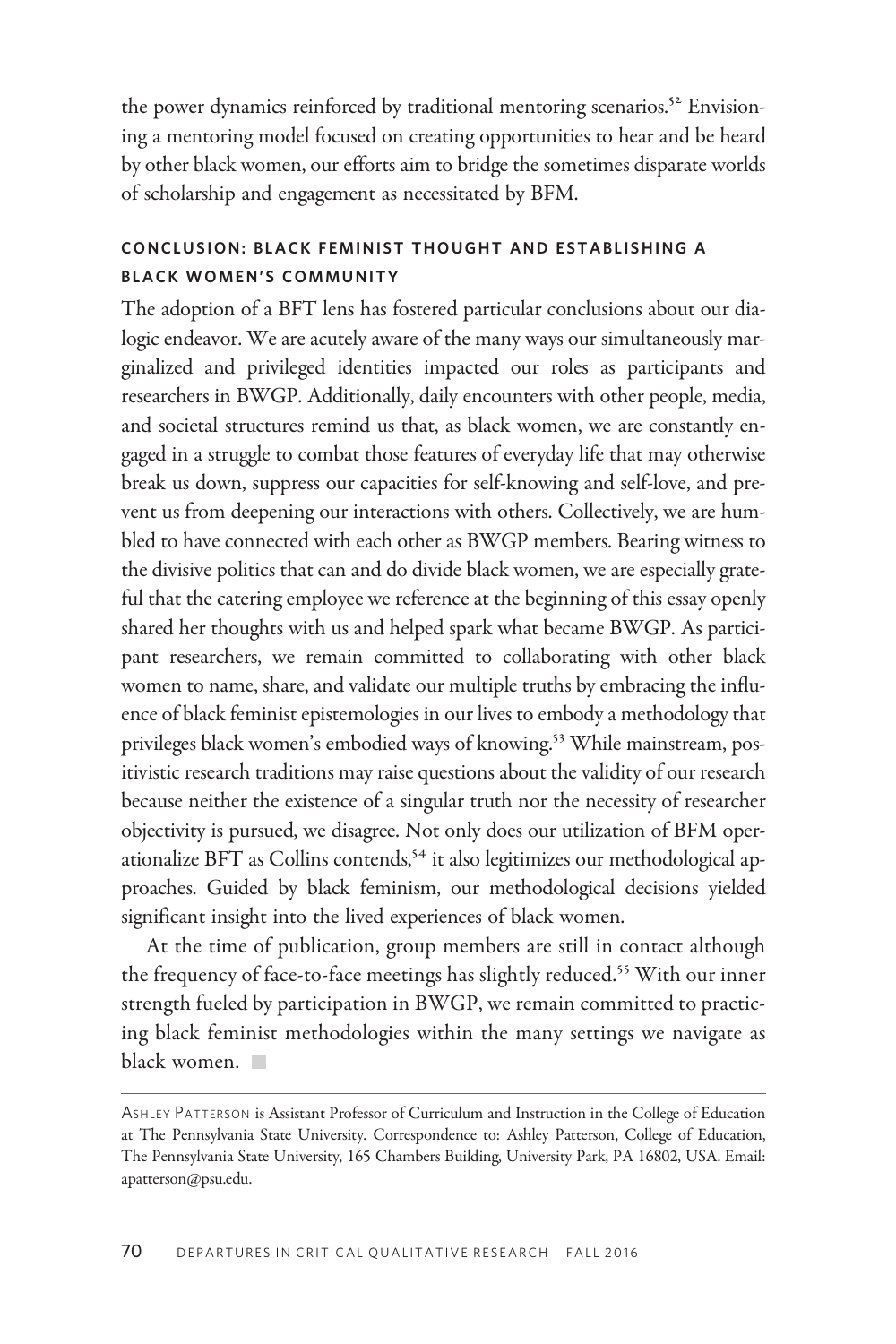VALERIE KINLOCH is Associate Dean of Diversity, Inclusion, and Community Engagement in the College of Education and Human Ecology, and Professor of Literacy Studies in the Department of Teaching and Learning at The Ohio State University. Correspondence to: Valerie Kinloch, College of Education and Human Ecology, The Ohio State University, 163 Arps Hall, 1945 N. High Street, Columbus, OH 43210, USA. Email: [kinloch.2@osu.edu](mailto:kinloch.2@osu.edu).

TANJA BURKHARD is a PhD candidate in the Multicultural and Equity Studies in Education program at The Ohio State University. Correspondence to: Tanja Burkhard, College of Education and Human Ecology, The Ohio State University, 127 Arps Hall, 1945 N. High Street, Columbus, OH 43210, USA. Email: [burkhard.29@osu.edu.](mailto:burkhard.29@osu.edu)

RYANN RANDALL is Assistant to the Associate Dean of the Office of Diversity, Inclusion, and Community Engagement in the College of Education and Human Ecology at The Ohio State University, and a graduate student in Multicultural and Equity Studies in Education. Correspondence to: Ryann Randall, College of Education and Human Ecology, The Ohio State University, 163 Arps Hall, 1945 N. High Street, Columbus, OH 43210, USA. Email: [randall.140@osu.edu](mailto:randall.140@osu.edu).

ARIANNA HOWARD is a PhD Candidate in the Literacy Studies program in the Department of Teaching and Learning at The Ohio State University. Correspondence to: Arianna Howard, College of Education and Human Ecology, The Ohio State University, 250 Arps Hall, 1945 N. High Street, Columbus, OH 43210, USA. Email: [ariannahoward@gmail.com.](mailto:ariannahoward@gmail.com)

Aspects of this research were funded by a grant titled "Bringing Service Learning to Life: Service-Learning for All Educators," from the Corporation of National and Community Service, Learn and Serve program. We thank the reviewers and editors for input and critique that greatly improved earlier versions of the manuscript.

#### NOTES

. See Richard Delgado, Critical Race Theory: The Cutting Edge (Philadelphia, PA: Temple University Press, 1995); Toni Morrison, Playing in the Dark: Whiteness and the Literary Imagination (Cambridge, MA: Harvard University Press, 1992); Arlette Ingram Willis et al., On Critically Conscious Research: Approaches to Language and Literacy Research (New York: Teachers College Press, 2008).

. Jeasik Cho and Allen Trent, "Validity in Qualitative Research Revisited," Qualitative Research 6, no.  $3$  (2006):  $319-40$ .

3. Patricia Hill Collins, Black Feminist Thought: Knowledge, Consciousness, and the Politics of Empowerment, 2nd ed. (New York: Routledge, 2000), 251.

. Patricia Hill Collins, Alice Walker, Kimberlé Crenshaw, Elsa Barkley Brown, bell hooks, and Deborah King, among others, argue that the influences of race, gender, and class cannot be separated from one another when examining the nature of societal oppression.

5. See Lisa M. Given, ed., The Encyclopedia of Qualitative Research Methods (Thousand Oaks, CA: Sage, 2008).

. BWGP members whose stories are featured here have given their permission for us to do so. Each story, unless otherwise noted, is a (re)presentation of a speaker's utterances. See F. Michael Connelly and D. Jean Clandinin, "Stories of Experience and Narrative Inquiry," Educational Researcher 19, no. 5 (1990): 2-14; Coralie McCormack, "Storying Stories: A Narrative Approach to In-Depth Interview Conversations," International Journal of Social Research Methodology 7, no. 3 (2004): 219-36; Valerie Kinloch and Timothy San Pedro, "The Space Between Listening and Storying: Foundations for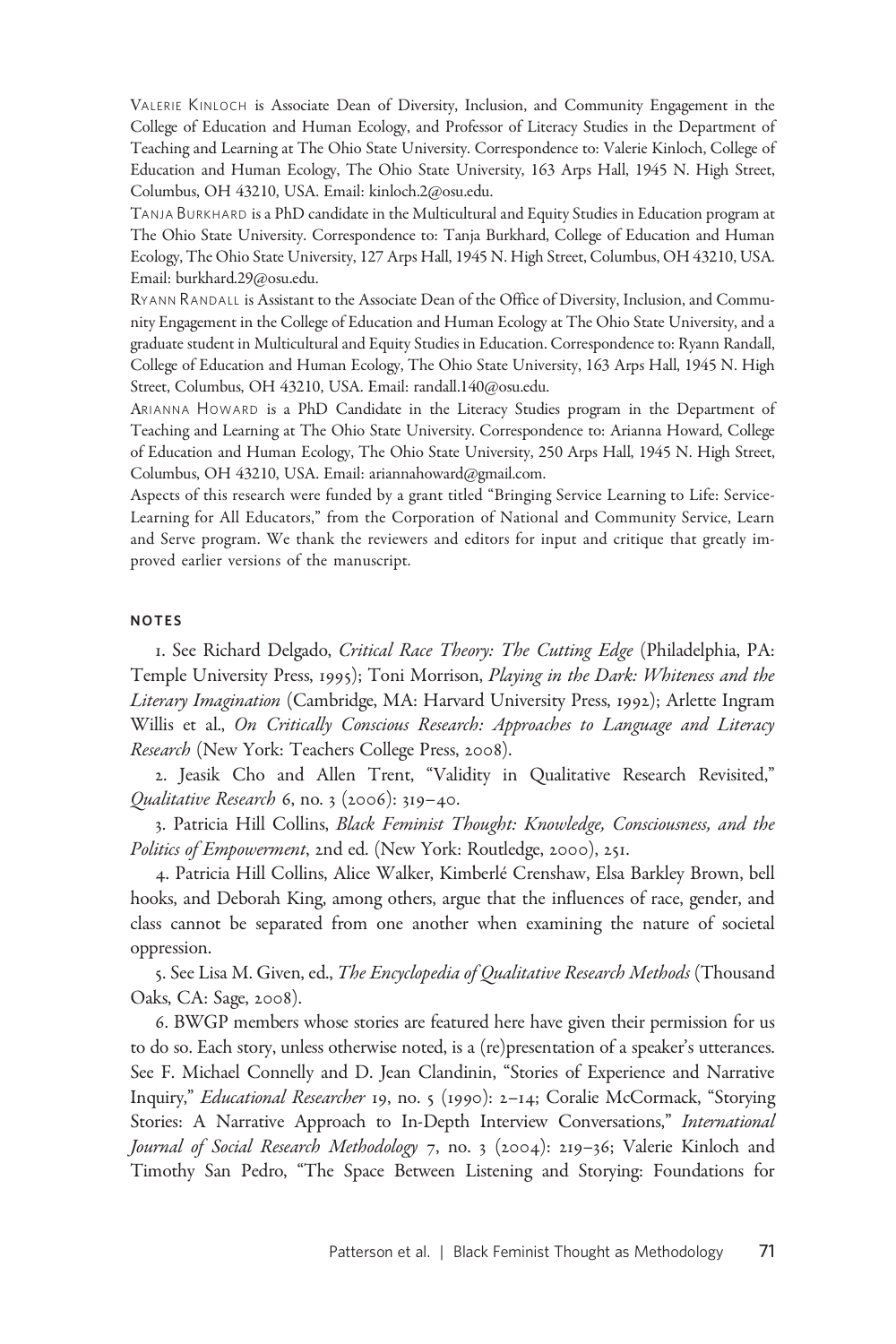Projects in Humanization," in Humanizing Research: Decolonizing Qualitative Research with Youth and Communities, ed. Django Paris and Maisha T. Winn (Thousand Oaks, CA: Sage, ), –; Deborah A. Gordon, "Border Work: Feminist Ethnography and the Dissemination of Literacy," in Women Writing Culture, ed. Ruth Behar and Deborah A. Gordon, (Berkeley: University of California Press, 1995), 373-89.

7. See Collins, *Black Feminist Thought*; Kimberlé Crenshaw, "Mapping the Margins: Intersectionality, Identity Politics, and Violence against Women of Color," Stanford Law Review 43, no. 6 (1991): 1241-99; Deborah K. King "Multiple Jeopardy, Multiple Consciousness: The Context of a Black Feminist Ideology," in Feminist Social Thought: A Reader, ed. Diana Tietjens Meyers (New York: Routledge, 1997), 219-44; Elsa Barkley Brown, "Womanist Consciousness: Maggie Lena Walker and the Independent Order of Saint Luke," Signs: Journal of Women in Culture and Society 14, no. 3 (1989):  $610 - 33.$ 

. Collins, Black Feminist Thought.

. Tamara Beauboeuf-Lafontant, "A Womanist Experience of Caring: Understanding the Pedagogy of Exemplary Black Women Teachers," Urban Review 34, no. 1 (2002): 71-86; Collins, *Black Feminist Thought*; Camille Wilson Cooper, "The Detrimental Impact of Teacher Bias: Lessons Learned from African American Mothers," Teacher *Education Quarterly* 30, no. 2 (2003):  $10I-116$ ; Cynthia B. Dillard, "The Substance of Things Hoped For, the Evidence of Things Not Seen: Examining an Endarkened Feminist Epistemology in Educational Research and Scholarship," International Journal of Qualitative Studies in Education 13, no. 6 (2000): 661-81; April L. Few, "Integrating Black Consciousness and Critical Race Feminism into Family Studies Research," *Journal of Family Issues* 28, no. 4 (2007): 452-73.

10. Collins, Black Feminist Thought, 271.

. Alice Walker, In Search of Our Mother's Gardens: Womanist Prose (New York: Harcourt Brace Javanovich, 1983).

12. See Gloria T. Hull, Patricia Bell Scott, and Barbara Smith, eds., But Some of Us Are Brave: All the Women Are White, All the Blacks Are Men: Black Women's Studies (New York: The Feminist Press, 1982); Patricia Hill Collins, "What's in a Name? Womanism, Black Feminism, and Beyond," The Black Scholar 26, no.  $1$  (1996): 9-17.

13. Walker, In Search of Our Mother's Gardens, 31.

14. Beauboeuf-Lafontant, "A Womanist Experience of Caring," 72.

15. Collins, Black Feminist Thought, 23-24.

16. Collins, Black Feminist Thought; bell hooks, Teaching to Transgress: Education as the Practice of Freedom (New York: Routledge, 1994).

17. See Collins, Black Feminist Thought; Beverly Guy-Sheftall, Words of Fire: An Anthology of African-American Feminist Thought (New York: The New Press, 1995).

. See Collins, "What's in a Name?"; bell hooks, "Marginality as a Site of Resistance," in Out There: Marginalization and Contemporary Cultures, ed. Russell Ferguson, Martha Gever, Trinh T. Minh-ha, and Cornel West, (Cambridge, MA: MIT Press, 1990): 341-43; Teaching to Transgress.

19. Collins, Black Feminist Thought, 35.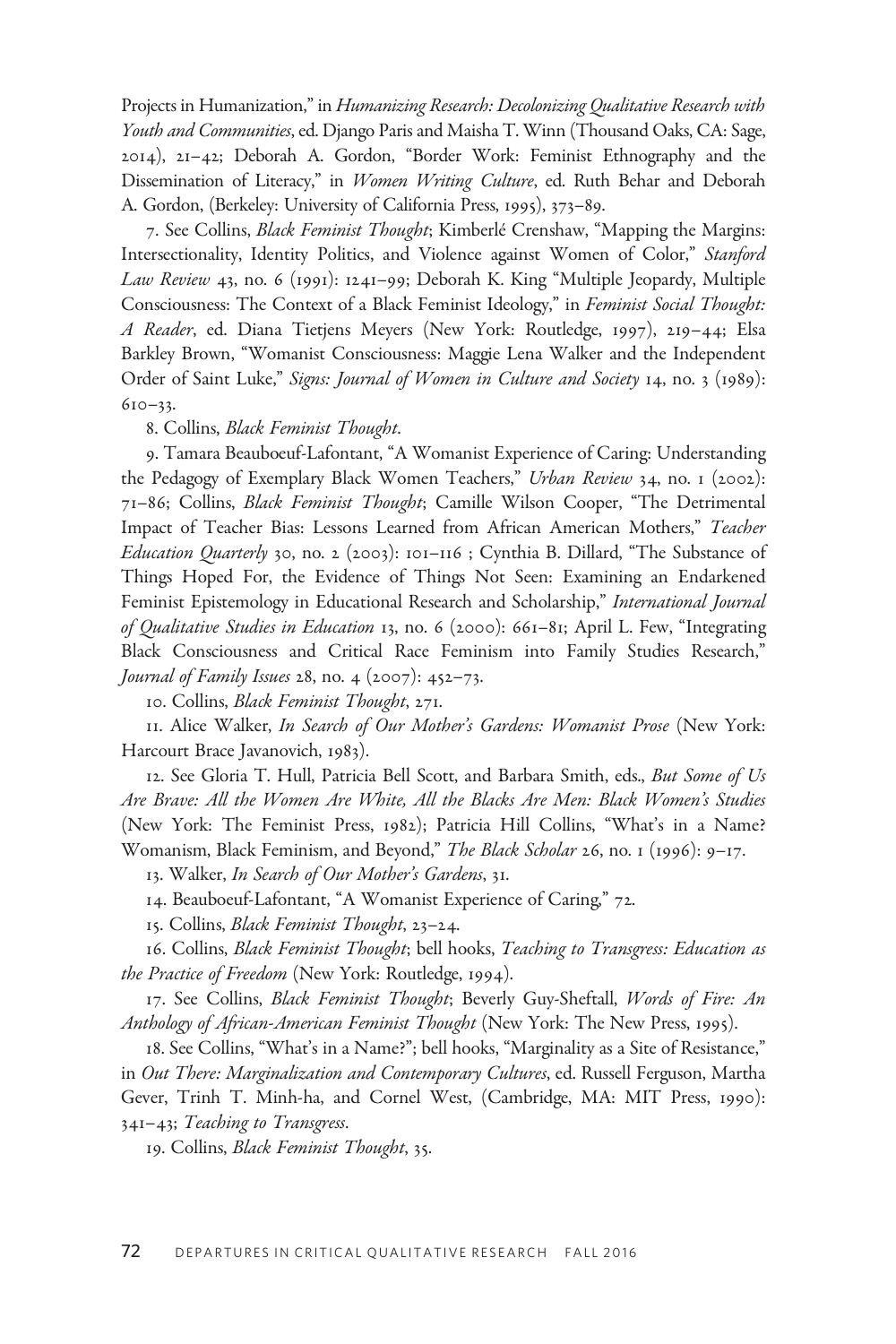20. Yvonna S. Lincoln and Egon G. Guba, *Naturalistic Inquiry* (Newbury Park, CA: Sage, 1985).

. Shelby F. Lewis, "Africana Feminism: An Alternative Paradigm for Black Women in the Academy," in Black Women in the Academy: Promises and Perils, ed. Lois Benjamin (Gainesville: University Press of Florida, 1997), 49.

. See Lilia I. Bartolome, "Beyond the Methods Fetish: Toward a Humanizing Pedagogy," Harvard Educational Review 64, no. 2 (1994): 173–94.

23. Collins, Black Feminist Thought, 251.

. See Nadia E. Brown, "Negotiating the Insider/Outsider Status: Black Feminist Ethnography and Legislative Studies," Journal of Feminist Scholarship  $3$  (2012): 19-34 [http://www.jfsonline.org/issue](http://www.jfsonline.org/issue3/articles/brown/)3/articles/brown/; Marya R. Sosulski, Nicole T. Buchanan, and Chandra M. Donnell, "Life History and Narrative Analysis: Feminist Methodologies Contextualizing Black Women's Experiences with Severe Mental Illness," Journal of Sociology and Social Welfare 37, no. 3 (2010): 29-57; Katrina E. Bell, Mark P. Orbe, Darlene K. Drummond, and Sakile Kai Camara, "Accepting the Challenge of Centralizing Without Essentializing: Black Feminist Thought and African American Women's Communicative Experiences," Women's Studies in Communication 23, no. 1 (2000): 41-62; Marquita Pellerin, "Defining Africana Womanhood: Developing an Africana Womanism Methodology," The Western Journal of Black Studies 36, no. 1 (2012): 76-85.

. See Beauboeuf-Lafontant, "A Womanist Experience of Caring"; Camille Wilson Cooper, "The Detrimental Impact of Teacher Bias: Lessons Learned from the Standpoint of African American Mothers," Teacher Education Quarterly 30, no. 2 (2003): –; Jeanine M. Staples, "'There Are Two Truths': African American Women's Critical, Creative Ruminations on Love through New Literacies," Pedagogy, Culture & Society 20, no. 3 (2012):  $45I-83$ .

. Patricia Hill Collins, "Learning from the Outsider Within: The Sociological Significance of Black Feminist Thought," Social Problems 33, no. 6 (1986): 514-32.

27. Collins, Black Feminist Thought, 256.

28. Ibid., 35.

29. bell hooks, Feminist Theory: From Margin to Center (Boston: South End Press,  $1984)$ .

30. Collins, "Learning from the Outsider Within"; and Patricia Hill Collins, On Intellectual Activism (Philadelphia, PA: Temple University Press, 2013). See also Brackette F. Williams, "Skinfolk, Not Kinfolk: Comparative Reflections on the Identity of Participant–Observation in Two Field Situations," in Feminist Dilemmas in Fieldwork, ed. Diane L. Wolf (Boulder, CO: Westview, 1996), 72-95; April L. Few, Dionne P. Stephens, and Marlo Rouse-Arnett, "Sister-to-Sister Talk: Transcending Boundaries and Challenges in Qualitative Research with Black Women," Family Relations 52, no. 3 (2003): 205-15; Brown, "Negotiating the Insider/Outsider Status"; Kathryn Anderson, Susan Armitage, Dana Jack, and Judith Wittner, "Beginning Where We Are: Feminist Methodology in Oral History," The Oral History Review 15, no. 1 (1987): 103-27. Juantia Johnson-Bailey, "The Ties that Bind and the Shackles that Separate: Race, Gender, Class, and Color in a Research Process," Qualitative Studies in Education 12, no. 6 (1999): 659-70.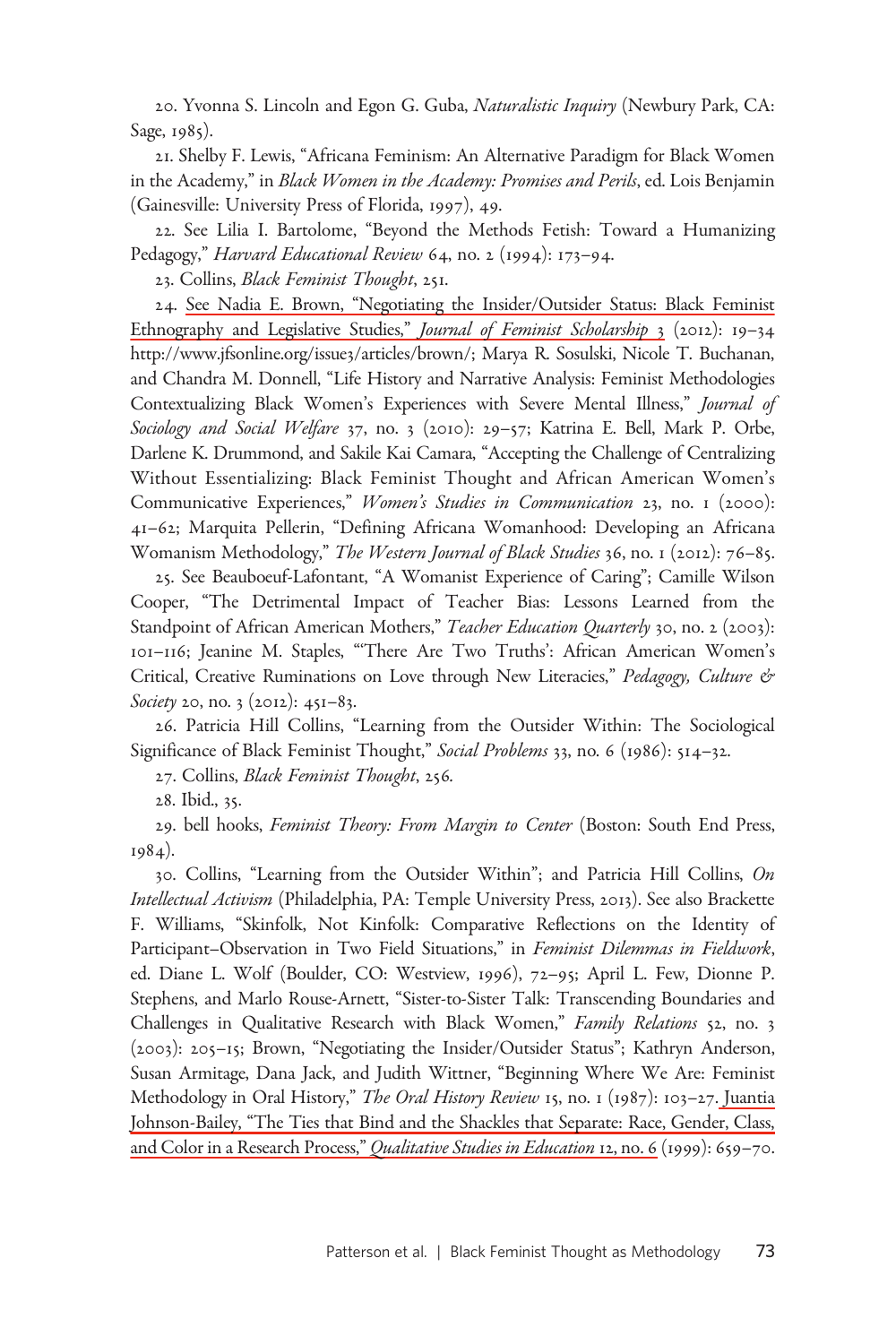. There are numerous examples of researchers who advocate for critical, antipositivistic interview methods in alignment with those we employ and who comfortably utilize the term interview. See Andrea Fontana and James H. Frey, "The Interview: From Structured Questions to Negotiated Text," in Handbook of Qualitative Research, nd ed., ed. Norman K. Denzin and Yvonna S. Lincoln (Thousand Oaks, CA: Sage, 2000),  $645-72$ ; Laura L. Ellingson, "Interview as Embodied Communication," in The SAGE Handbook of Interview Research: The Complexity of the Craft, 2nd ed., ed. Jaber F. Gubrium, James A. Holstein, Amir B. Marvasti, and Karyn D. McKinney, (Thousand Oaks, CA: Sage, 2012), 525-40; Carolyn Ellis and Leigh Berger, "Their Story/My Story/ Our Story: Including the Researcher's Experience in Interview Research," in Postmodern Interviewing, ed. Jaber F. Gubrium and James A. Holstein, (Thousand Oaks, CA: Sage,  $2003$ ,  $157-83$ .

. Fontana and Frey, "The Interview"; Ellingson, "Interview as Embodied Communication"; Ellis and Berger, "Their Story/My Story/Our Story."

. Rather than "leaders" or "creators," the term "conveners" describes our role more accurately.

. Leith Mullings, "African-American Women Making Themselves: Notes on the Role of Black Feminist Research," Souls 2, no. 4 (2000):  $18-29$ .

35. Collins, Black Feminist Thought, 269.

36. Collins, "Learning from the Outsider Within"; On Intellectual Activism.

37. Pseudonym, as are all other names excluding those of the authors.

. This is a transcription of the participant's commentary, re-presented here with her stated permission.

39. See Mae C. King, "The Politics of Sexual Stereotypes," Black Scholar 4, no. 6/7 (1973): 12-23; Cheryl Townsend Gilkes, "From Slavery to Social Welfare: Racism and the Control of Black Women," in Class, Race, and Sex: The Dynamics of Control, ed. Amy Swerdlow and Helen Lessinger (Boston: G. K. Hall, 1983), 288-300.

40. bell hooks, Ain't I a Woman? Black Women and Feminism (Boston: South End Press,  $1981$ ).

. For detailed descriptions of controlling images of black women, see Collins, "Mammies, Matriarchs, and Other Controlling Images," in Black Feminist Thought, –; Marilyn Yarbrough with Crystal Bennett, "Cassandra and the 'Sistahs': The Peculiar Treatment of African American Women in the Myth of Women as Liars," Journal of Gender, Race and Justice 3, no. 2 (2000): 625-57; Carolyn M. West, "Mammy, Jezebel, Sapphire, and Their Homegirls: Developing an 'Oppositional Gaze' Towards the Images of Black Women," in Lectures on the Psychology of Women, 4th ed, ed. Joan C. Chrisler, Carla Golden, and Patricia D. Rozee (New York: McGraw Hill, 2008), 287-99; Gloria Ladson-Billings, "Who You Callin' Nappy-Headed?' A Critical Race Theory Look at the Construction of Black Women," Race Ethnicity and *Education* 12, no. 1 (2009):  $87-99$ .

. Beauboeuf-Lafontant, "A Womanist Experience of Caring"; Linda Blum and Theresa Deussen, "Negotiating Independent Motherhood: Working-Class African American Women Talk about Marriage and Motherhood," Gender and Society 10, no. 2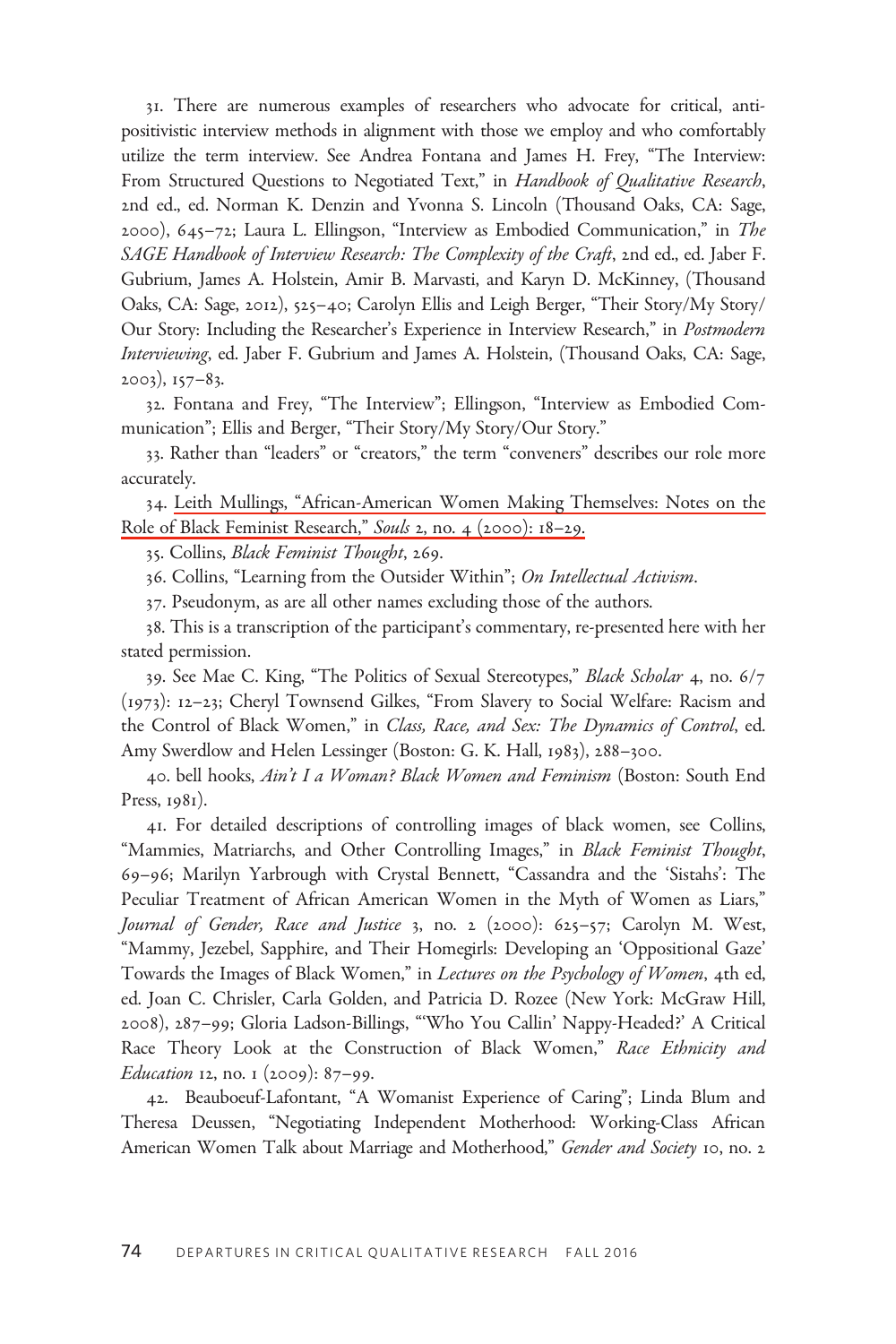(1996): 199-211; Norma J. Burgess, "Female-Headed Households in Sociocultural Perspective," in African American Single Mothers: Understanding Their Lives and Families, ed. Bette J. Dickerson (Thousand Oaks, CA: Sage, 1995), 21-36; Collins, Black Feminist Thought; Patricia Hill Collins, "Shifting the Center: Race, Class, and Feminist Theorizing about Motherhood," in Mothering: Ideology, Experience, and Agency, ed. Evelyn Nakano Glenn, Grace Chang, and Linda Rennie Forcey (New York: Routledge, 1994), 45-65; Katherine Ferrell Fouquier, "The Concept of Motherhood among Three Generations of African American Women," Journal of Nursing Scholarship 43, no. 2 (2011): 145-53; Audrey Thompson, "Caring and Colortalk: Childhood Innocence in White and Black," in Race-ing Moral Formation: African American Perspectives on Care and Justice, ed. Vanessa Siddle Walker and John R. Snarey, (New York: Teachers College Press, 2004), 23-37; Audrey Thompson, "Not the Color Purple: Black Feminist Lessons for Educational Caring," Harvard Educational Review 68, no. 4 (1998): 522-54.

43. See Regina Austin, "Sapphire Bound!" in Critical Race Feminism: A Reader, 2nd ed., ed. Adrien Katherine Wing (New York: New York University Press, 2003), 301-307; K. Sue Jewell, From Mammy to Miss America and Beyond: Cultural Images and the Shaping of US Social Policy (New York: Routledge, 1993); Yarbrough and Bennett, "Cassandra and the 'Sistahs.'"

. Janette Taylor, "Womanism: A Methodologic Framework for African American Women," Advances in Nursing Science 21, no. 1 (1998): 53-64.

. Collins, "Learning from the Outsider Within."

. Paraphrased and shared with the participant's consent.

. See Kimberlé Crenshaw, "Demarginalizing the Intersection of Race and Sex: A Black Feminist Critique of Antidiscrimination Doctrine, Feminist Theory and Antiracist Politics," University of Chicago Legal Forum 1989 (1989): 139-67; Liz Stanley, ed., Feminist Praxis: Research, Theory and Epistemology in Feminist Sociology (New York: Routledge, 1990).

48. See bell hooks, Yearning: Race, Gender, and Cultural Politics (Boston: South End Press, 1990); Audre Lorde, Sister Outsider: Essays and Speeches (Berkeley, CA: Crossing Press,  $2007$ ).

49. hooks, *Yearning*, 44.

. See hooks, Yearning; Lorde, Sister Outsider.

51. Collins, Black Feminist Thought.

. See Laura L. Ellingson and Patty Sotirin, "Academic Aunting: Reimagining Feminist (Wo)Mentoring, Teaching and Relationships, *Women & Language* 31, no. 1 (2008): 35–42; Bernadette Marie Calafell, "Mentoring and Love: An Open Letter," Cultural Studies ↔ Critical Methodologies 7, no. 4 (2007): 425-41; Colette M. Grant, "Advancing Our Legacy: A Black Feminist Perspective on the Significance of Mentoring for African-American Women in Educational Leadership," International Journal of Qualitative Studies in Education 25, no. I (2012): 101-117; Andrea Cooper, "Mentoring as an Inclusive Device for the Excluded: Black Students' Experience of a Mentoring Scheme," Social Work Education 19, no. 6 (2000): 597-607; Sharon Fries-Britt and Jeanette Snider, "Mentoring Outside the Line: The Importance of Authenticity, Transparency,